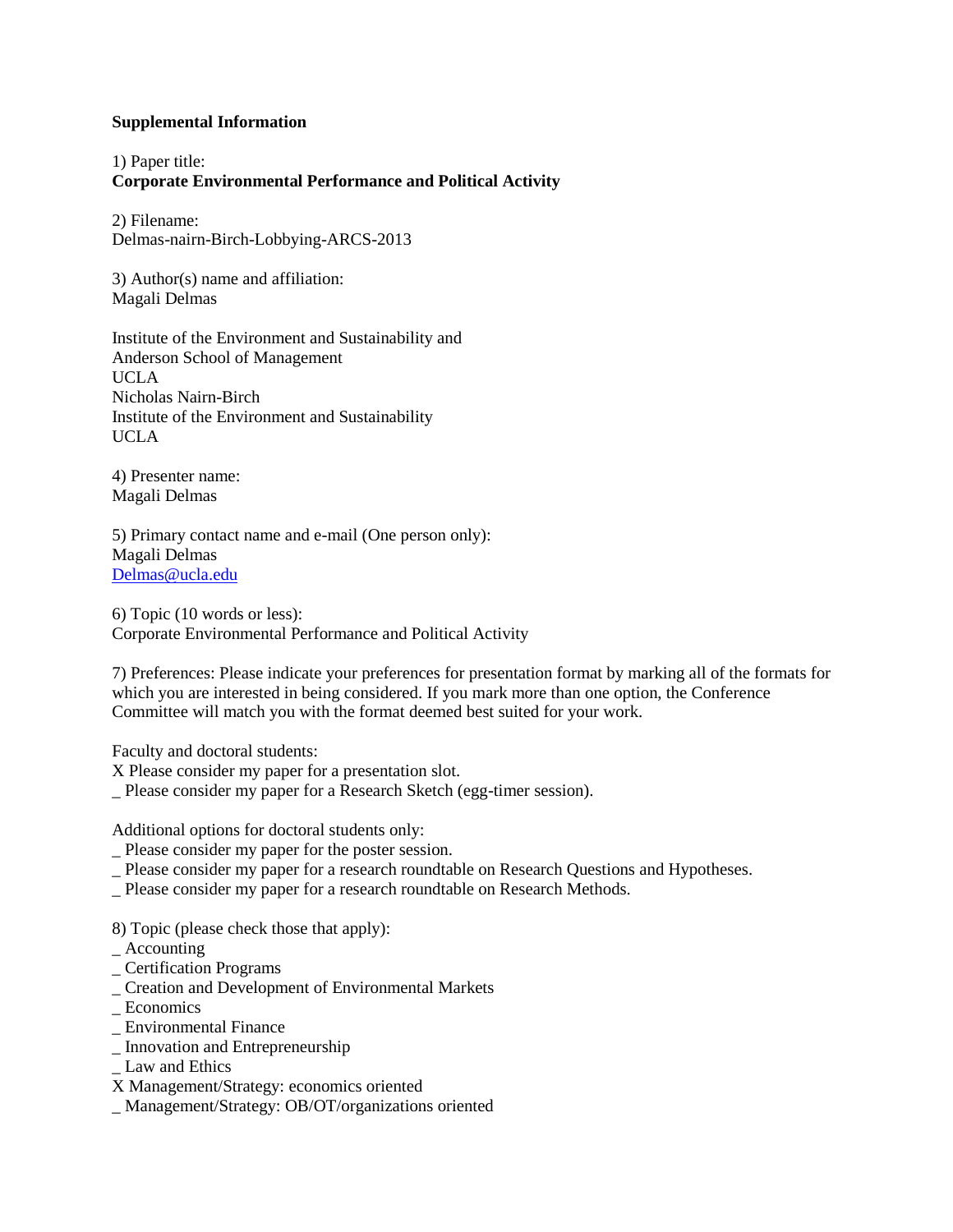\_ Marketing

- $\overline{\phantom{a}}$  Operations/Supply Chain
- $\overline{X}$  Public Policy
- \_ Real Estate
- \_ Sustainable Resource Management
- \_ Other (please specify)
- 9) Method (please check those that apply):
- \_ Analytical Model
- \_ De/Inductive Theory Building
- \_ Empirical: qualitative
- X Empirical: quantitative
- \_ Non-Empirical: qualitative
- \_ Non-Empirical/Conceptual: qualitative
- \_ Other (please specify)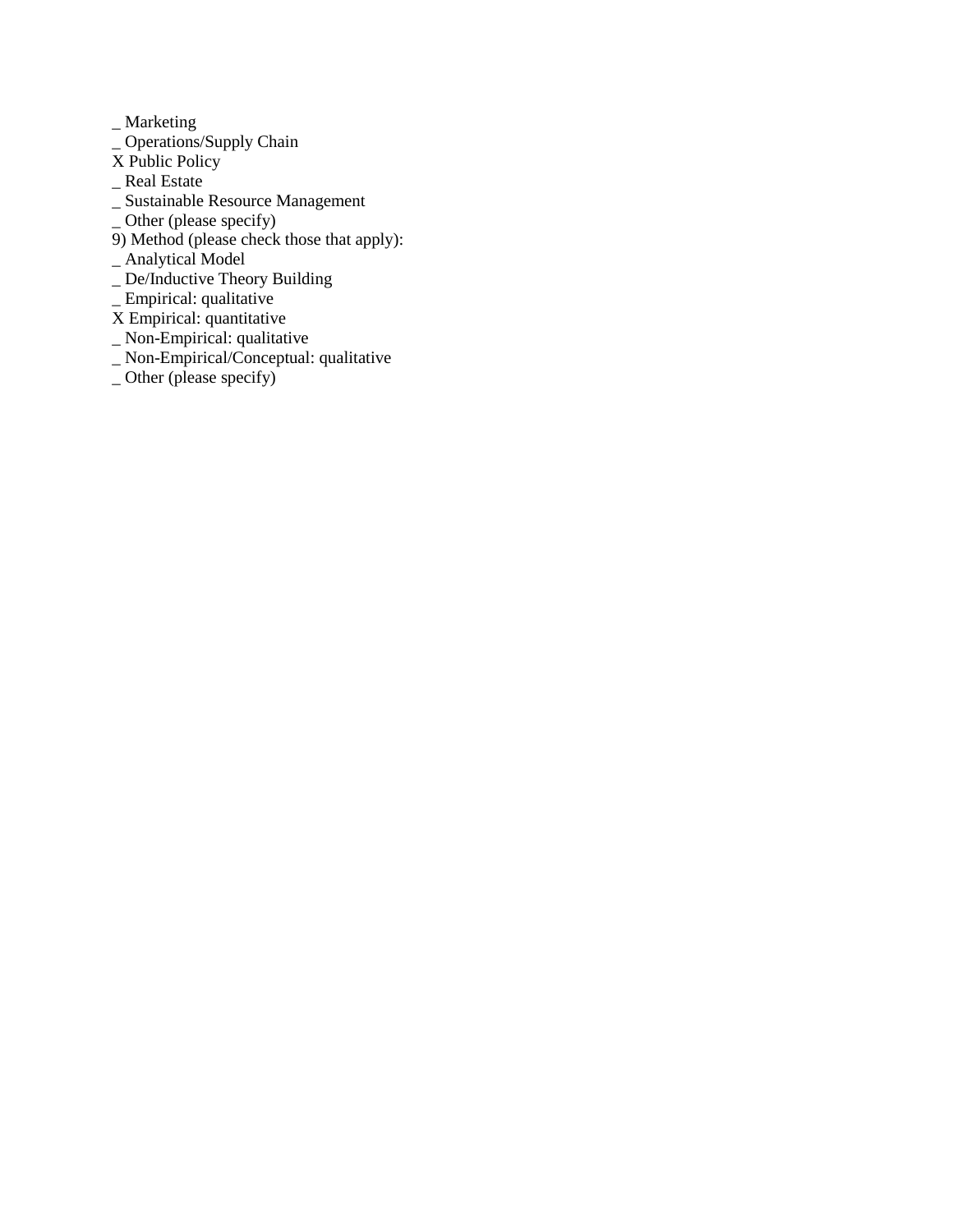# **Corporate Environmental Performance and Political Activity**

Magali Delmas**\*** Institute of the Environment and Sustainability and Anderson School of Management UCLA

Nicholas Nairn-Birch Institute of the Environment and Sustainability UCLA

#### **ABSTRACT**

In 2008, an estimated \$3.3 billion was spent on lobbying in the United States. Such spending is largely perceived as a strategy to oppose regulation by industry. Research has barely begun to investigate how firm level performance on salient political issues affects corporate political strategy. In this paper, we address this issue in the context of the recent climate change policy debate in the United States. We hypothesize a U-shaped relationship between greenhouse gas (GHG) emissions and lobbying expenditures. To test our hypotheses, the study leverages novel data on corporate GHG emissions and lobbying expenses aimed specifically at climate change legislation. Our results suggest that both dirty *and* clean firms are active in the public policy process, which challenges the view of adversarial corporate strategy.

Keywords: Corporate Political Activity, Lobbying, Environmental Performance, Climate Change

<sup>\*</sup> Correspondence Magali Delmas, Professor of Management, UCLA Institute of the Environment and Anderson School of Management, La Kretz Hall, Suite 300 Box 951496 Los Angeles, CA 90095-1496. Phone: (310)825-9310. Email: delmas@ucla.edu.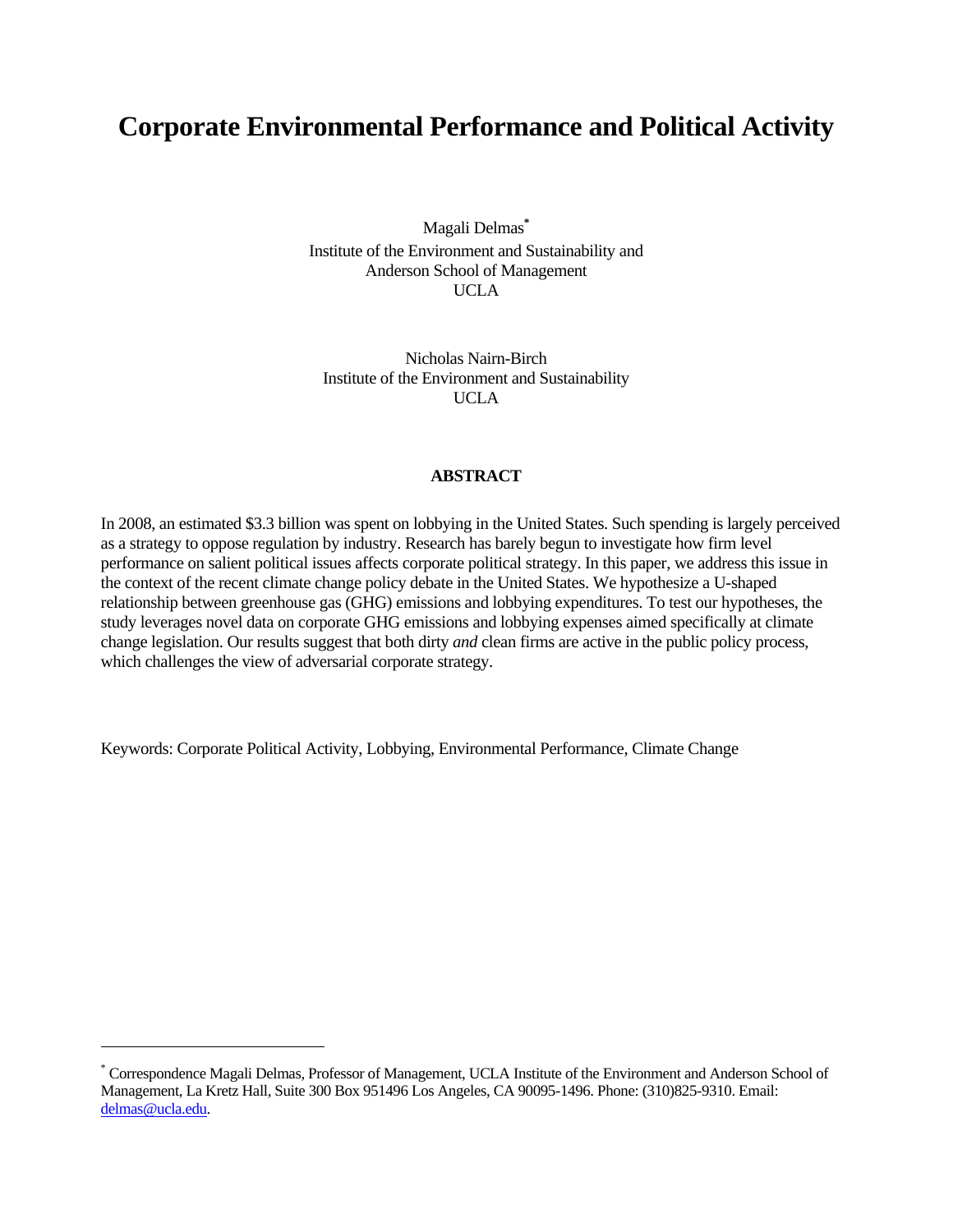#### **INTRODUCTION**

While many scholars would agree with the assertion that political issue salience – the importance of the political issue to the firm – is a primary motivator of corporate political activity (CPA), the concept of issue salience has been largely conceived as a factor external to the firm and therefore received relatively little attention in the management literature (Bonardi & Keim, 2005; Hillman, Keim & Schuler, 2004). As such, research has barely begun to address an issue fundamental to business strategy research: how does a firm's performance on a salient political issue influence its political strategies?

For a given issue, greater political salience is commonly viewed as harmful to business, that is, more likely to provoke regulation that penalizes firms that perform poorly on the issue (Bonardi & Keim, 2005; Lyon & Maxwell, 2008). Scholars, for example, suggest threatened industries invest in 'self-regulation' to preempt attention from social and environmental advocacy groups and costly negotiations in the public policy process that could follow (Maxwell, Lyon & Hackett, 2000). The tension between business interest and policies to protect the common good is exemplified in the environmental policy context, where the prevailing view of corporate political involvement is one of dirty industries opposing government threats to clean up (Cho, Patten & Roberts, 2006; Fremeth & Richter, 2011). Strongly opposed to climate change legislation, for example, the US Chamber of Commerce spent more than \$60 million (the most of any single organization) in 2008 lobbying this issue specifically (CPI, 2011). Not surprisingly, the same year one of the highest polluting electric power generators, Southern Company, spent an estimated \$15 million and registered twice as many lobbyists for climate change policy than any other company (Lavelle & Donald, 2011).

The view of issue salience as a threat to business at the industry level implies that firms performing well on the issue have little interest in the policy outcome. A less adversarial view of environmental performance and regulation, however, emphasizes the opportunity for environmentally proactive firms with strong performance records to leverage new regulations and performance standards to gain competitive advantage over industry rivals (Fremeth & Richter, 2011; Reinhardt, 1999; Vogel, 1995). As Baron (1995) advocates, effective

1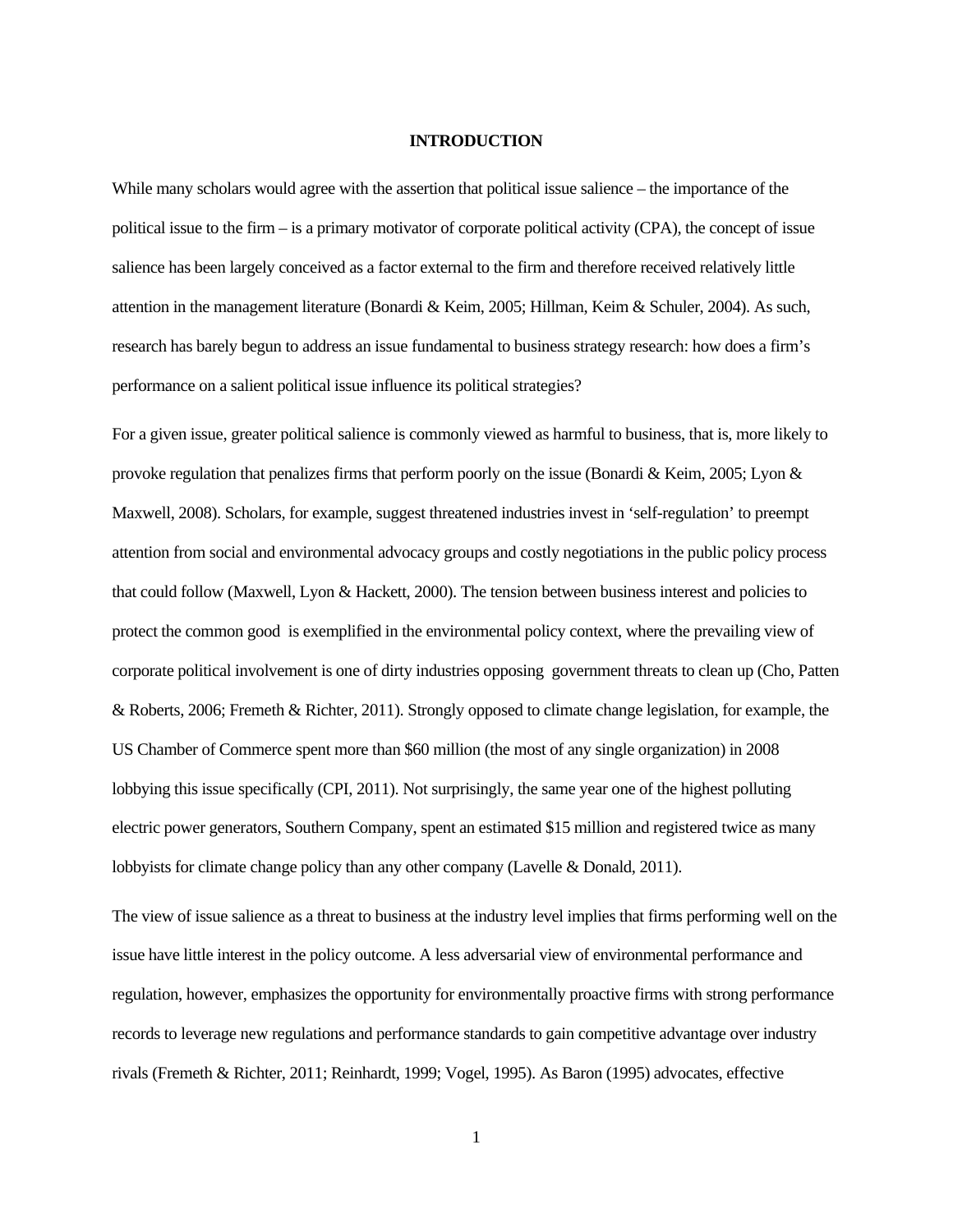business strategy integrates non-market (i.e. political) and market strategies, as well as attendant firm-level competencies (e.g. exemplary environmental performance). This suggests a strategic incentive for firms on the opposite end of the environmental performance spectrum – those with proactive environmental strategies – to be politically active as well. Despite being one of the greenest utilities in the nation, for example, Pacific Gas and Electric (PG&E) spent an estimated \$27.8 million (more than a ten-fold increase over the mean of all firms lobbying the same issue) lobbying climate change at the federal level in 2008 (CPI, 2011). Meanwhile the utility has openly supported a cap and trade system for carbon emissions, even splitting from the Chamber of Commerce in 2009 due to the Chamber's vociferous opposition to carbon regulation.

Notwithstanding their diverging performance records and positions on climate change policy, both Southern Co. and PG&E were two of the issue's most politically active firms. To explain this behavior, our study takes a firm-level perspective of issue salience to develop and test a hypothesis on how firm performance on a public policy issue influences its political strategies. The context for our analysis is the recent climate change policy debate. Whether and how to mitigate climate change has been the subject of considerable political debate in the US (Kolk & Pinkse, 2007) and is widely regarded as a critical socio-political policy issue for business (Bonardi & Keim, 2005; Cho, Patten & Roberts, 2006; DeShazo & Freeman, 2007; Porter & Reinhardt, 2007; Reid & Toffel, 2009). Operationalizing issue salience at the firm level, we hypothesize a U-shaped relationship between greenhouse gas (GHG) emissions and lobbying.

To test our hypothesis we analyze novel data produced by the Center for Public Integrity (CPI) estimating lobby expenditures aimed specifically at climate change and energy related issues in 2008 and 2009. Our results reveal that both dirty *and* clean firms are active in the public policy process, which challenges the popular view that corporate involvement in the environmental policy process is solely adversarial. Firms which have taken the middle road with regard to environmental strategy – having neither poor nor exemplary performance records – demonstrate the lowest levels of political activity. These findings suggest that while dirty firms lobby to maintain the status quo greener firms view environmental regulation as an opportunity to gain firm-level advantages.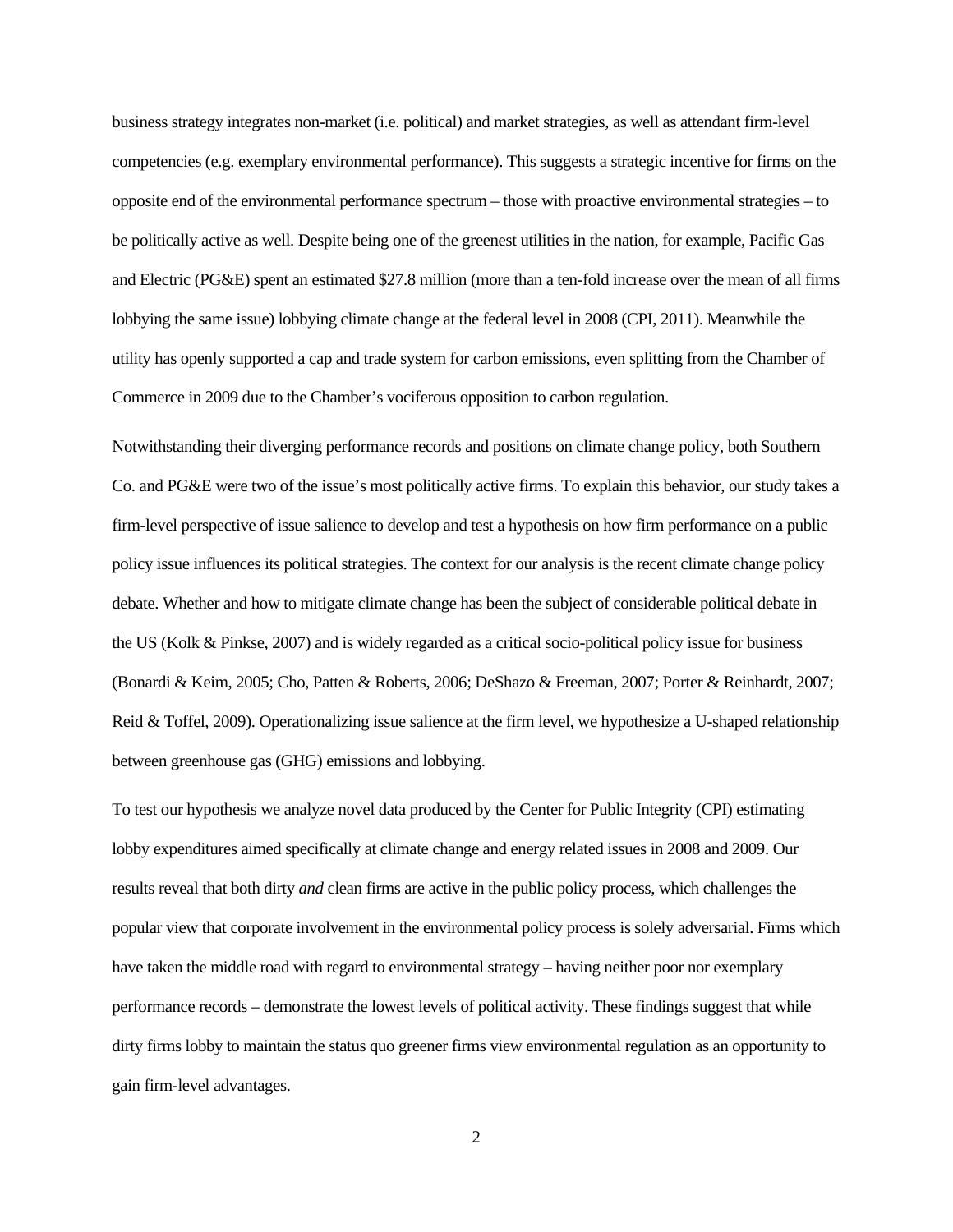Our analysis makes important theoretical and empirical contributions to the corporate political strategy literature. We operationalize the concept of political issue salience at the firm- level and in doing so answer calls for increased attention in this area (e.g. Hillman *et al.*, 2004). The current literature implicitly assumes that firms are adopting corporate political strategies for the same reasons (i.e. desired political outcome), but does not address the question of potential diverging intentions. Indeed, firms within the same field and affected by a widely salient issue could desire opposite political outcomes. We reveal a U-shaped relationship between environmental performance and corporate political strategies suggesting greener firms devote resources to promote more stringent standards.

Furthermore, to our knowledge no study has empirically examined the relationship between environmental performance and lobbying. The extant literature relies strongly on election campaign contributions via political action committees (PACs) to proxy political strategies and activity (de Figueiredo & Tiller, 2001; Hansen & Mitchell, 2000; Brasher & Lowery, 2006; Kim, 2008). Lobby expenditures, which are typically an order of magnitude higher than campaign contributions, have been markedly absent from empirical studies (de Figueiredo & Cameron, 2009). This is surprisingly considering the dearth of credible evidence that campaign contributions affect political outcomes and mounting evidence that lobbying is the most effective means to influence public policy (de Figueiredo, 2002).

In the ensuing two sections we review the relevant literature and then develop our hypotheses. This is followed by an overview of our data and analysis methods. After describing the results of our analysis, we discuss the implications and limitation of findings, and conclude by suggesting areas for future research.

#### **LITERATURE REVIEW**

#### *Issue Salience*

The corporate political strategy literature, which focuses on the strategies firms use to shape government policy (Baron, 1995; Baysinger, 1984; Hillman *et al.*, 2004; Keim & Baysinger, 1988; Keim & Zeithaml, 1986), has made important strides toward explaining firms' rationales for developing political strategies (Baron, 2010;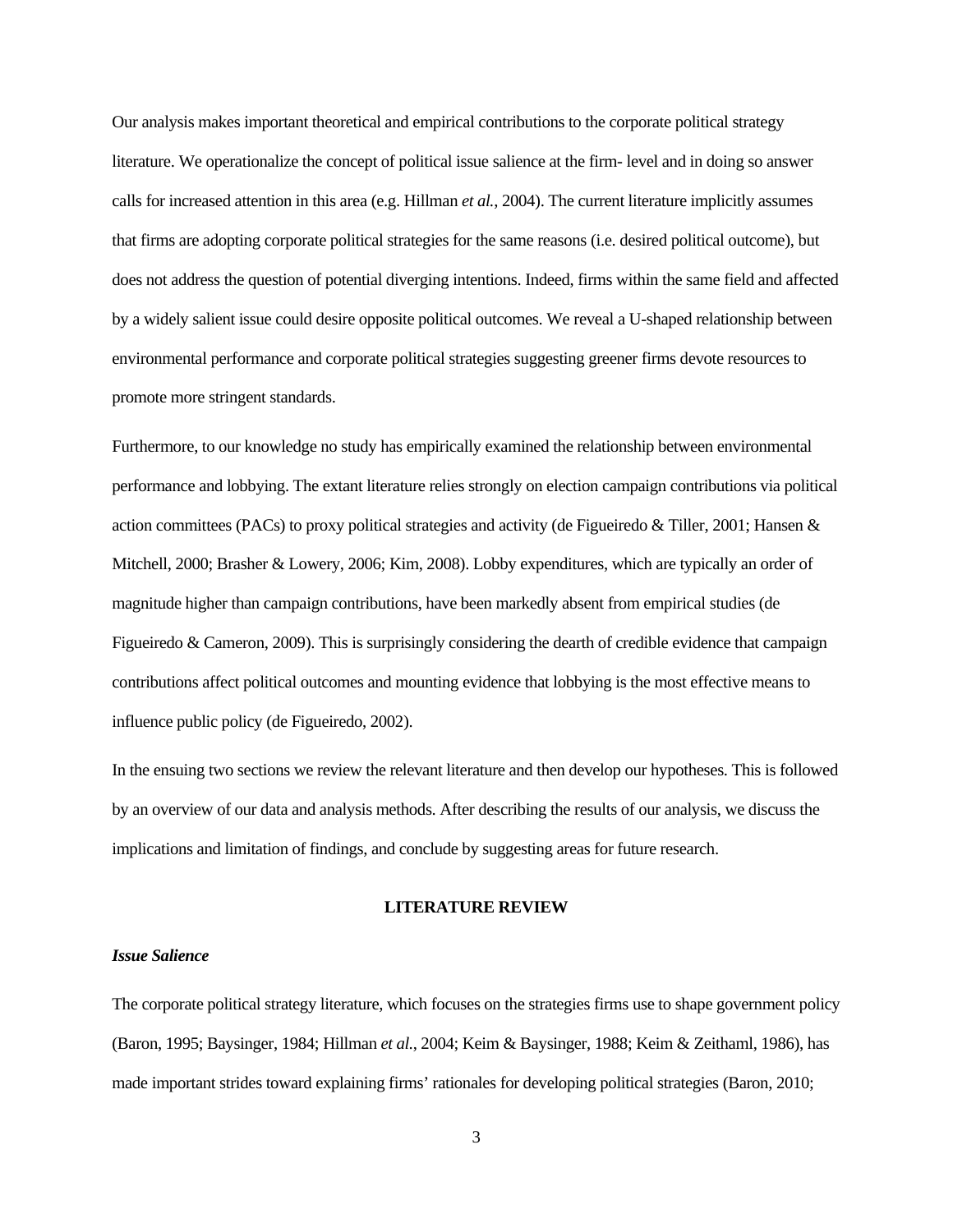Hillman & Hitt, 1999). Within this literature, there is general agreement amongst scholars that as the salience of a policy debate increases firms are more likely to become politically active (Hillman & Hitt, 1999; Hillman *et al.,* 2004; Vogel, 1996; William & Crawford, 2011). Schuler & Rehbein (1997) define issue salience as "a policy's net impact of the firm's competitive strategies and performance" (pg. 121). Getz (1997) suggests issue salience affects the intensity of corporate political activity, while Hillman & Hitt (1999) posit issue salience affects the likelihood of a firm to engage in collective action.

Salience has largely been conceived as varying across issues (and time) rather than across firms. Bansal & Roth (2000), for example, infer issue salience from how an issue's characteristics affect a generalized group of stakeholders rather than individual firms. Focusing on the competitiveness of the political environment, Bonardi & Keim (2005) define salience at the issue-level based on the attention it receives from the voting public. The authors also examine the process by which an issue becomes *widely salient* and its strategic implications. As many scholars have emphasized, salience is not constant across time: issues begin as fringe concerns and a few become *widely salient*. 1 Issues deemed *widely salient* (e.g. the health content of fast food and climate change) are fully politicized and the focus of intense competition amongst interest groups to sway policy-makers and voters to support one of two well-delineated policy options (Bonardi & Keim, 2005; Hillman & Hitt, 1999; Rivera, 2010). Scholars note that variation in salience across issues affects the choice and efficacy of political strategies (Bonardi & Keim, 2005; Hillman & Hitt, 1999; Rivera, 2010). Knowing an issue is widely salient, however, does little to explain variation in political activity of individual firms (within a similar organizational field). Such conceptualizations of salience depend primarily on the awareness and interest of the voting public and media, distinguishing variation in salience across issues – or for a given issue variation only over time – rather than across firms.

Schuler & Rehbein (1997) develop a theoretical model wherein salience is also the product of factors external to the firm (e.g. political, industry and macroeconomic factors), but firm-level characteristics (i.e. organization

-

 $1$  The process-based view of political issues delineates the progression of an issue's salience into distinct stages. For a compendious overview of this literature, see Rivera (2010).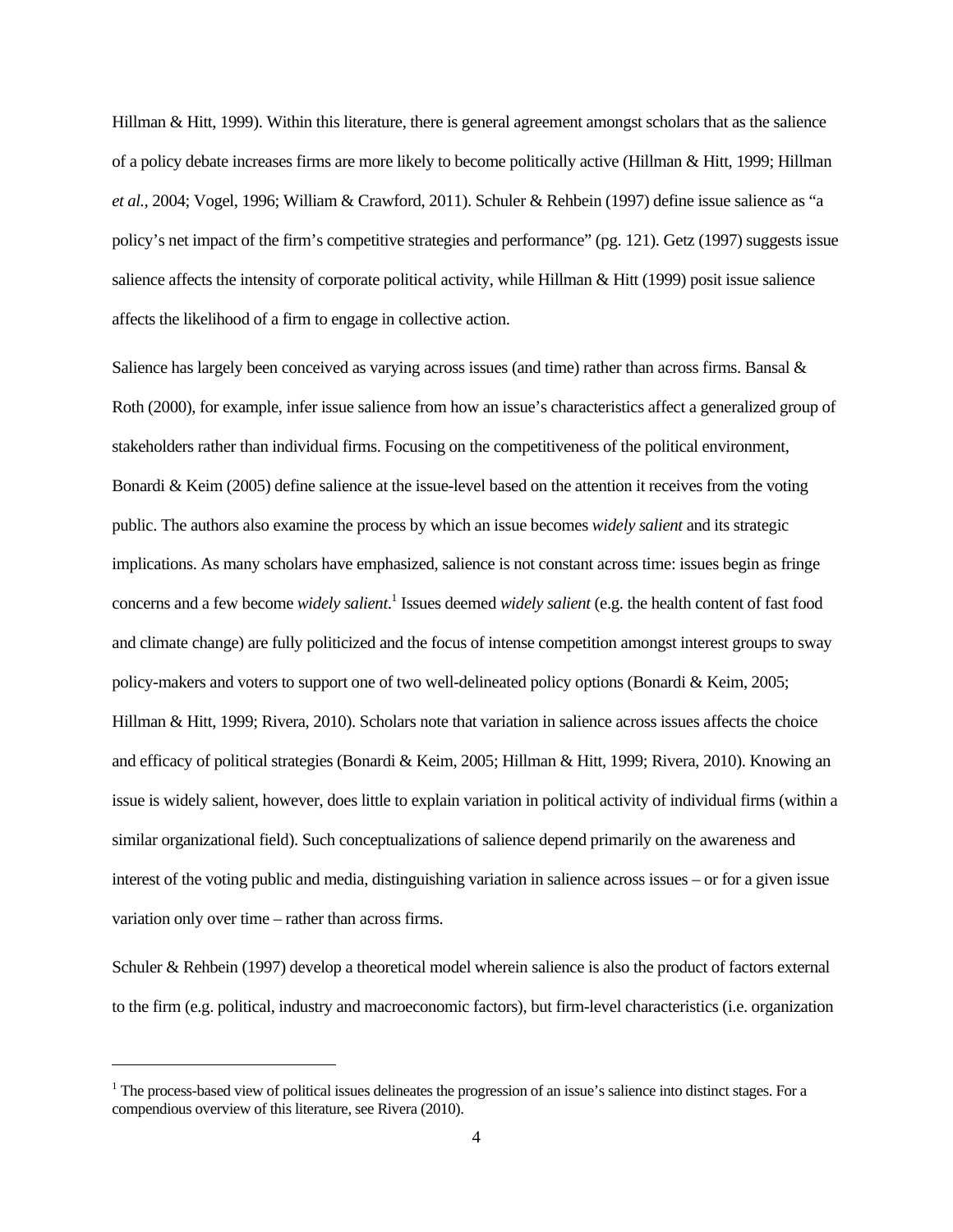structure and resources, political experience, and stakeholder dependency) act to filter external cues and ultimately determine how the costs and benefits of political involvement are idiosyncratically calculated. Although the authors' model explains variation in perceived salience at the firm-level, it draws from an organizational rather than strategic perspective that, similar to issue-level conceptualizations, explains political activity across multiple issues.

Overall, models of corporate political activity have yet to accommodate how characteristics of the firm relevant to a contested political issue impact its perceived salience. Conceptualized as exogenous to the firm, salience addresses *whether* a policy will affect an industry or set of industries and magnitude of this impact relative to other issues. Explaining firm-level variation in political activity is then left to factors such as firm size, age, or formalized structures (Hillman *et al.*, 2004) that, independent of a particular issue, indicate general propensity and/or ability to be politically active (Schuler & Rehbein, 1997). These factors offer little insight into *how* a particular issue's characteristics relate to firm strategies, however, assuming instead that all politically active firms are unanimous in their desired political outcome.

#### *Environmental Policy*

The often politically contentious issue of environmental regulation, a consistent source of tension between government and business, has received little attention in the corporate political strategy scholarship (Hillman *et al.*, 2004; Lyon & Maxwell, 2008; Richter, 2012). This is surprising considering the significant expansion of government regulation in this area and increased political clout of environmental groups over the past several decades (Vogel, 1995; Rivera, 2010). As such, the corporate political strategy literature has yet to adapt existing models of political behavior to this important context.

A very small number of studies have empirically examined the relationship between environmental performance and political activity. Cho *et al.* (2006) conduct one of the few empirical studies specifically examining corporate political behavior with regard to environmental policy. The authors found corporate political campaign spending increases as firm-level environmental performance declines and conclude that dirtier firms use political strategies to mitigate policy pressure.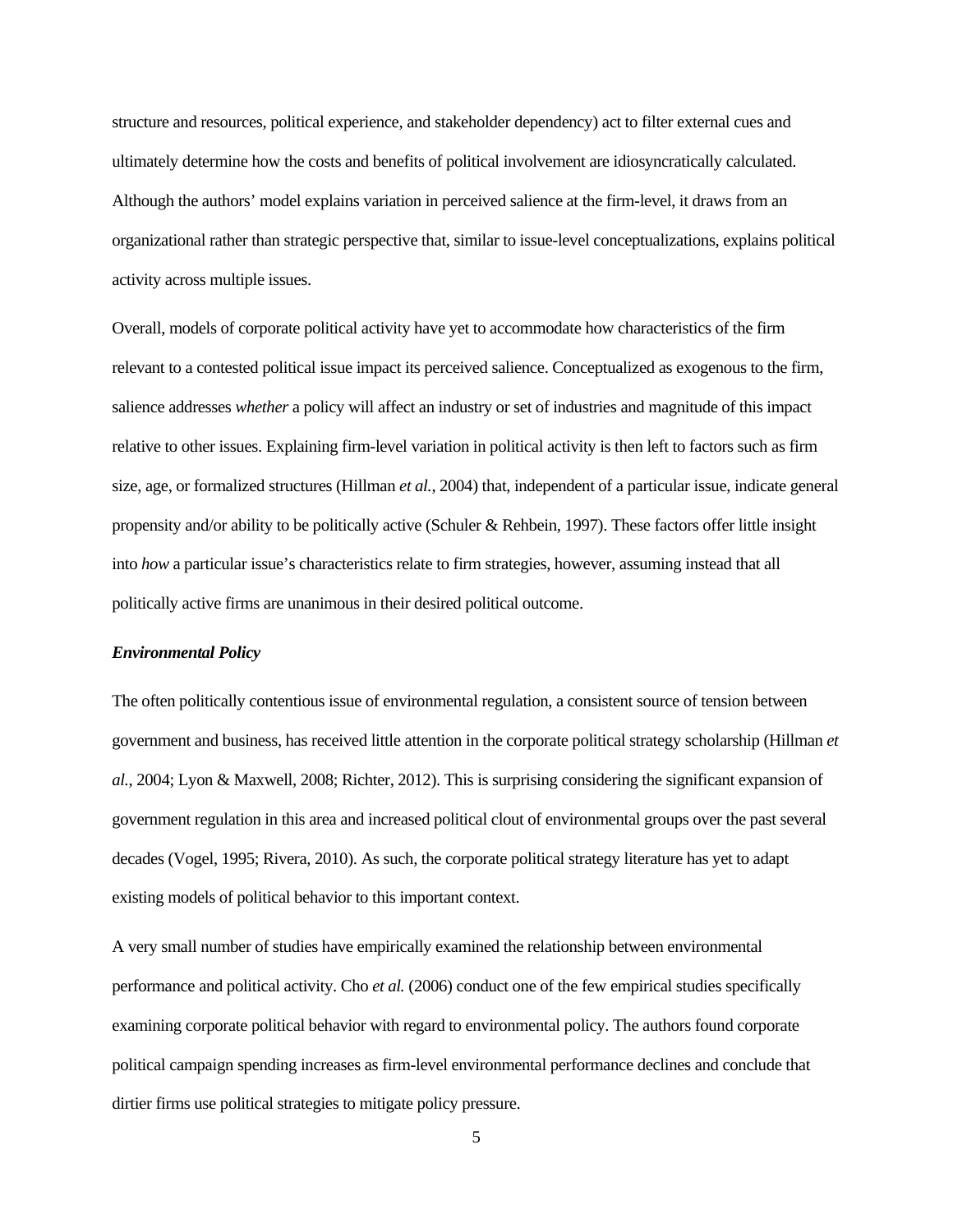Focusing on climate change, Williams & Crawford (2011) find that in addition to dirty firms, those with strong environment performance records are also likely to be political active. Contrary to Cho *et al.* (2006), their findings suggests that the issue of climate change may be salient to firms for opposing reasons, that is, based on exemplary (poor) performance green (dirty) firms see an opportunity to gain (maintain) competitive advantage through political involvement. As their study looked only at firms targeted by climate change resolutions in 2007 and 2008, however, their sample was restricted to only 109 observations. As the authors point out themselves, moreover, poor performers are often targets of shareholder resolutions and thus the study results likely reflect selectivity bias.

Finally, it is important to note an empirical limitation of corporate political activity research in general. Despite being criticized as a poor indicator political activity (Munger 1988; Hansen & Mitchell, 2000; Hansen *et al.,* 2005), researchers have relied heavily on election campaign contributions through PACs to test their hypotheses (DeFigueiredo & Tiller 2001; Hansen & Mitchel, 2000; Brasher & Lowery, 2006; Kim, 2008). Firms spend far less on PACs relative to other tactics, especially lobbying. As Baron (2010) notes, firms spend more on lobbying than other strategy to influence public policy. Nevertheless, lobbying has rarely been examined in the empirical literature, no doubt due in part to the fact that data on corporate lobby expenditures weren't made publicly available until passage of the Lobbying Disclosure Act in 1995 (Baron, 2010).

In summary, considerable scholarly research has been devoted to evincing various antecedents of corporate political behavior. There is little disagreement that salience is the primary motivator of political activity, but it has not been conceptualized as a firm-level factor and therefore does little to explain firm-level variation. Moreover, this literature has given very little attention to environmental policy, while lobbying expenditures have been markedly absent from empirical studies.

#### **ISSUE SALIENCE, PERFORMANCE AND CORPORATE POLITICAL ACTIVITY**

In this section we develop a framework to explain political activity as a function of each firm's performance on a political issue (henceforth "issue performance"). Our framework applies specifically to issues that are –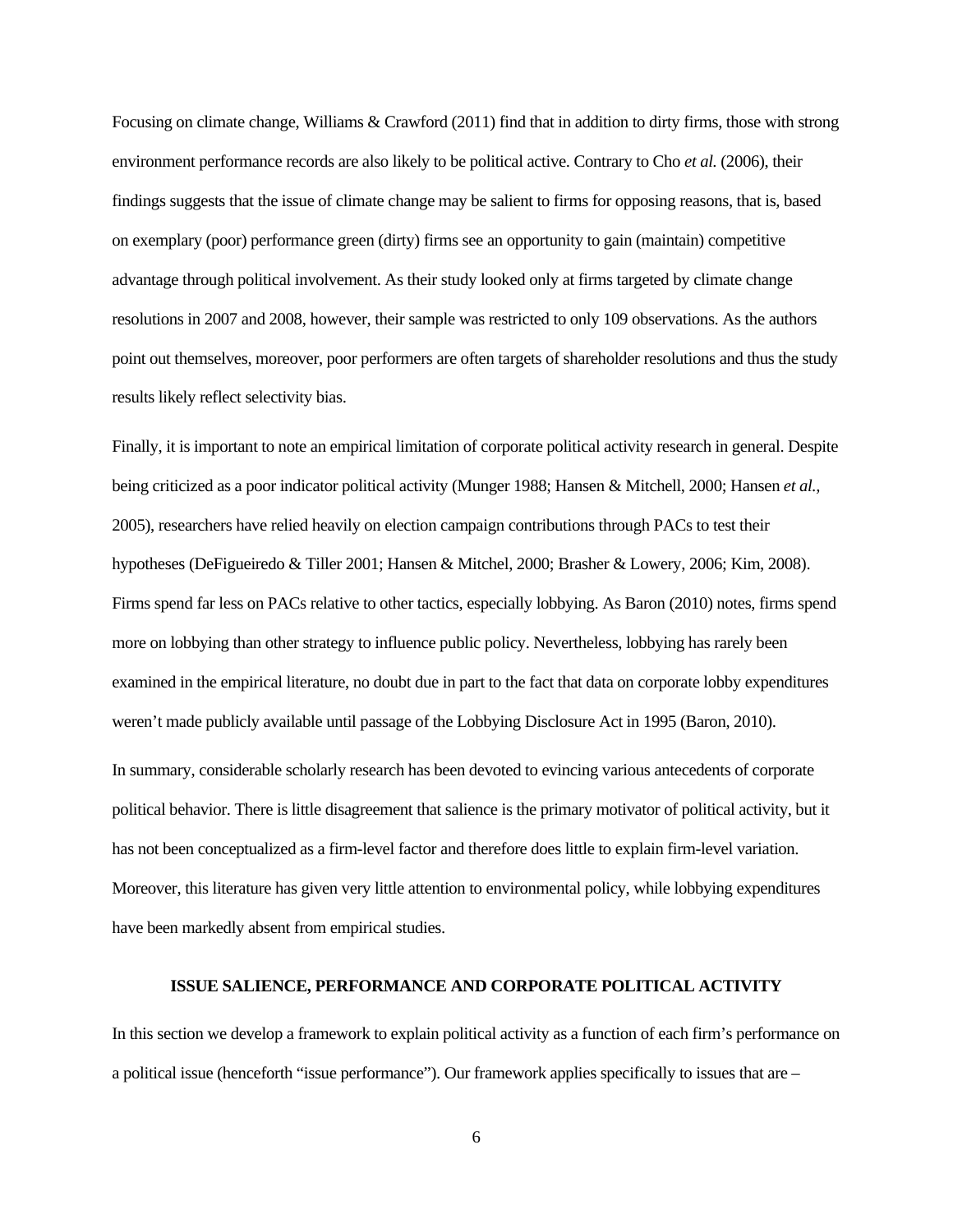relative to other issues – considered salient, by this we mean highly politicized issues wherein the debate has polarized around two well-delineated policy options (Bonardi & Keim. 2005; Rivera, 2010). For such issues, the economic implications of policy alternatives are most visible and managers are capable of a more precise calculation of either outcome's impact on profitability (i.e. salience) (Rivera, 2010). We thus frame the political debate as a choice between two mutually exclusive policy options that either support the *status quo* or support new legislation/regulation. We argue that issue performance modulates the salience of the issue to the firm and thus political activity.

With only two policy options to consider, the intentions of a firm's political activity are also more clearly linked with its respective performance on the issue. Issue performance is the outcome of each firm's management philosophy and strategic choices, and thus an indication of its interest in maintaining current regulatory order. A firm with poor performance on an issue will likely view regulation as a threat to profitability and wish to preserve the status quo. A firm with exemplary performance, on the other hand, may perceive regulation as an opportunity to engender market conditions that favor good performance.

As such, we posit that the salience of an issue is highest for firms approaching either end of the performance spectrum. Firms with the least interest in the political outcome are those with average performance records, that is, middle-of-the-road performers. Taking this perspective of salience and its relationship to issue performance allows evaluation of how a contested policy's impact – and thus political activity – varies within an industry. We now narrow our focus on political issues to the context of environmental policy, which has been a setting of considerable strategic importance for business.

#### *Poor Performers*

Scholars note that the adversarial relationship between business and government is perhaps most acutely displayed in the environmental context (Vogel, 1996; Rivera, 2010). With vested interest in the *status quo* business is typically a source of particularly well-organized resistance (Bonardi, Hillman & Keim, 2005) to policy changes. Firms should not be in favor of internalizing social costs (Friedman, 1970) and with rare exception should firms benefit from environmental regulation (Palmer, Oates & Portney, 1995). As such,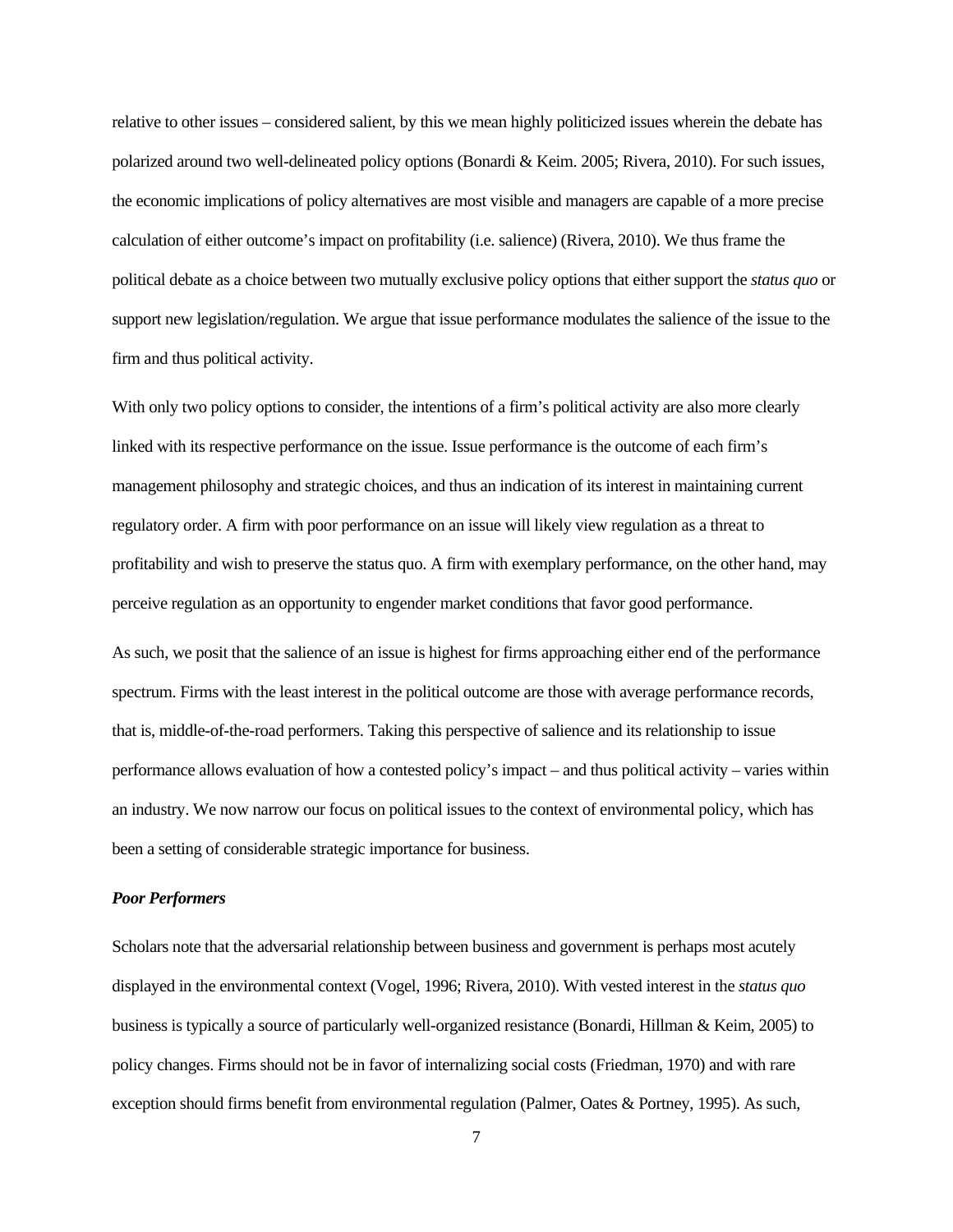business involvement in policy process – especially with regard to social and environmental issues – is largely viewed as a unified force of resistance to government intervention and changes to the *status quo* (Fremeth & Richter, 2011; Shaffer, 1995), while firms who attempt to wield political influence are widely considered to be 'evil' (Richter, 2012). Indeed, scholars note that the prevailing behavior of business is to resist demands to provide environmental protection (Rivera, 2010) and empirical research has shown that poor environmental performance is associated with increased levels of political activity (Cho *et al.,* 2006).

The burden of environmental regulation depends on the firm's environmental management strategies, capabilities and resulting level of performance (Leone, 1986; Reinhardt, 1999). Dirtier firms following a compliance-oriented strategy have an interest in keeping environmental standards as low as possible (Russo & Fouts, 1997). Relative to an environmentally proactive firm, one which has eschewed a strategy of managing their environmental impacts will likely incur greater costs complying with newly imposed regulation (Reinhardt, 1999; Richter, 2012; Vogel, 1995).

Additionally, poor performance is penalized by a broader set of stakeholders than just regulators, as policy debates attract greater scrutiny from media, civil society and other non-market actors (Baron, 2010; Fremeth & Richter, 2011) and threaten to usher in new norms and standards that could harm the legitimacy of poor performing firms (Bonardi & Keim, 2005; Rivera, 2010). By preventing or forestalling environmental regulation (i.e. maintaining the *status quo*), poor environmental performers protect the value of their investments in dirtier technologies and keep demand for cleaner products and processes from otherwise rising. These arguments suggest environmental regulatory change is most salient to poorer performing firms – those with the most to lose by meeting higher performance standards – and thus that the salience of an environmental policy issue increases as environmental performance declines (Cho *et al.*, 2006).

### *Exemplary Performers*

However, as the economic theory of regulation has for a long time argued, business can often achieve private benefits through promoting environmental regulation, which can engender barriers to entry and other sources of competitive advantage (Gruenspect & Lave, 1989; Peltzman, 1976; Stigler, 1971). New environmental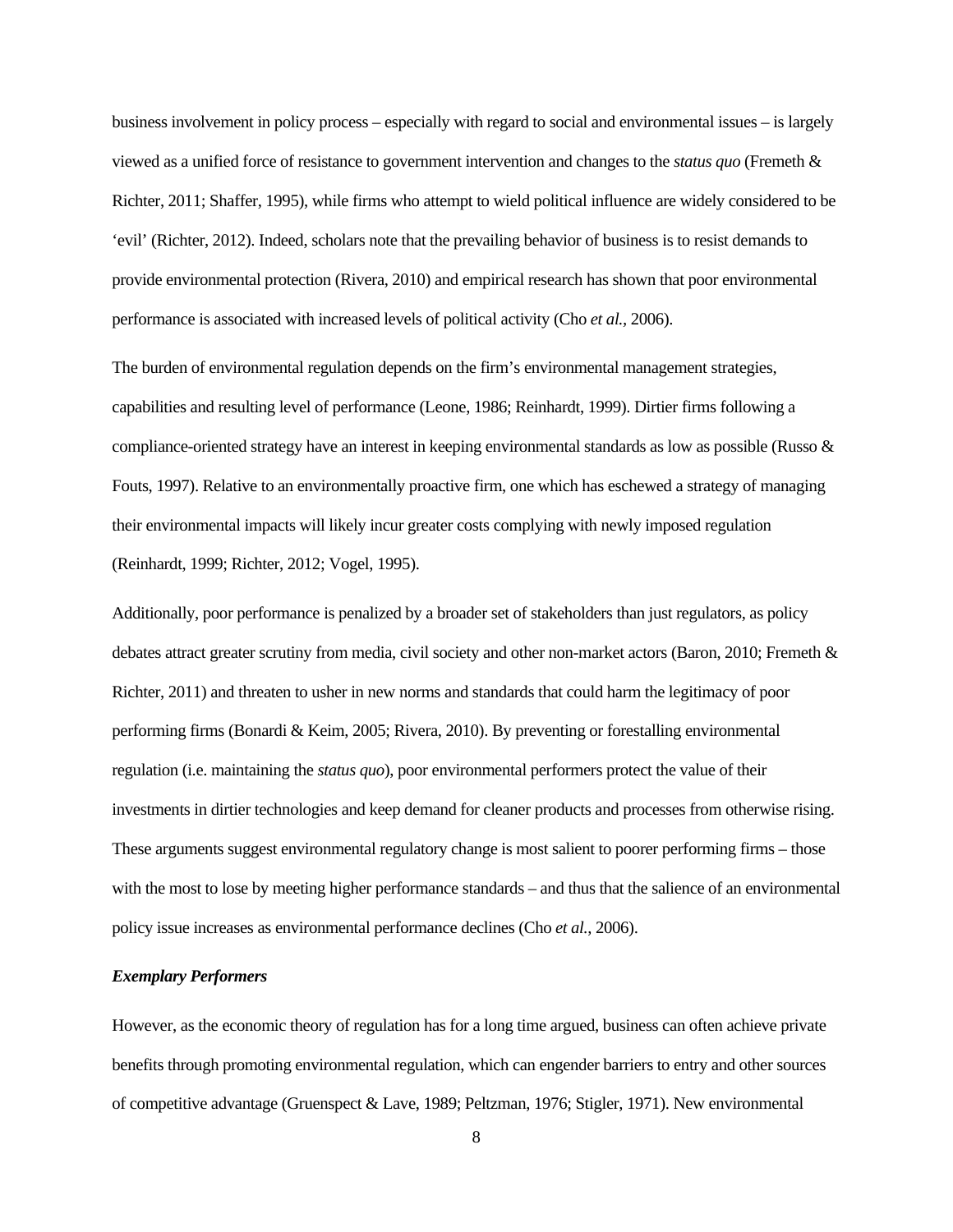policies create both losers and winners (Leone, 1981; Shaffer, 1995). Firms with greater capabilities for adapting to new legislation or rule-making can use public policy strategically to capture firm-specific advantages over industry competitors (Russo & Fouts, 1997; Shaffer, 1995).

As management scholars have more recently pointed out, the asymmetric effects of environmental regulation can be exploited by exemplary environmental performers. According to this perspective, government intervention can create missing markets for environmental quality (Vogel 1995; Reinhardt, 2000). New environmental regulations can also disproportionately increase the operating costs of dirtier competitors (Leone, 1986; Moloney & McCormick, 1982; McEvily, Sutcliffe & Marcus, 1994; Reinhardt, 1999). In other words, environmental regulation can foster competitive advantage for greener firms who are capable of meeting the newly generated demand (from both regulators and consumers) for environmental quality at a lower cost (Leone, 1981; Reinhardt, 1999).

A recent example of a company's use of environmental policy to gain market advantages is Michelin's pursuit of government standards for 'rolling resistance" (RR). RR is responsible for, on average, one fifth of the car's total fuel consumption and as such can have a significant effect on carbon emissions. In the mid-1990's Michelin achieved what was a considered a breakthrough innovation for reducing the RR for their tires and used this feature as a source of environmental differentiation. To embolden its environmental differentiation strategy and secure costly technological barriers, Michelin successfully appealed to policy makers at the national and international level to incorporate RR ratings into environmental performance standards for automobile carbon emissions (Hanateau, 2009). Similarly, in the mid-1980s Chrysler surprisingly opposed the Reagan administration's decision to lower the Corporate Average Fuel Economy (CAFÉ) standards, as the company felt the existing higher standard would raise costs for its less efficient competitors, General Motors and Ford (Nivola & Crandall, 1995).

As Fremeth & Richter (2011) argue, by advocating for stricter standards firms can 'shape future policy around existing environmental strengths' (p. 145). Firms that have invested in costly 'clean' technologies, such as renewable energy, recycling or waste prevention processes, which exceed current compliance standards, may

9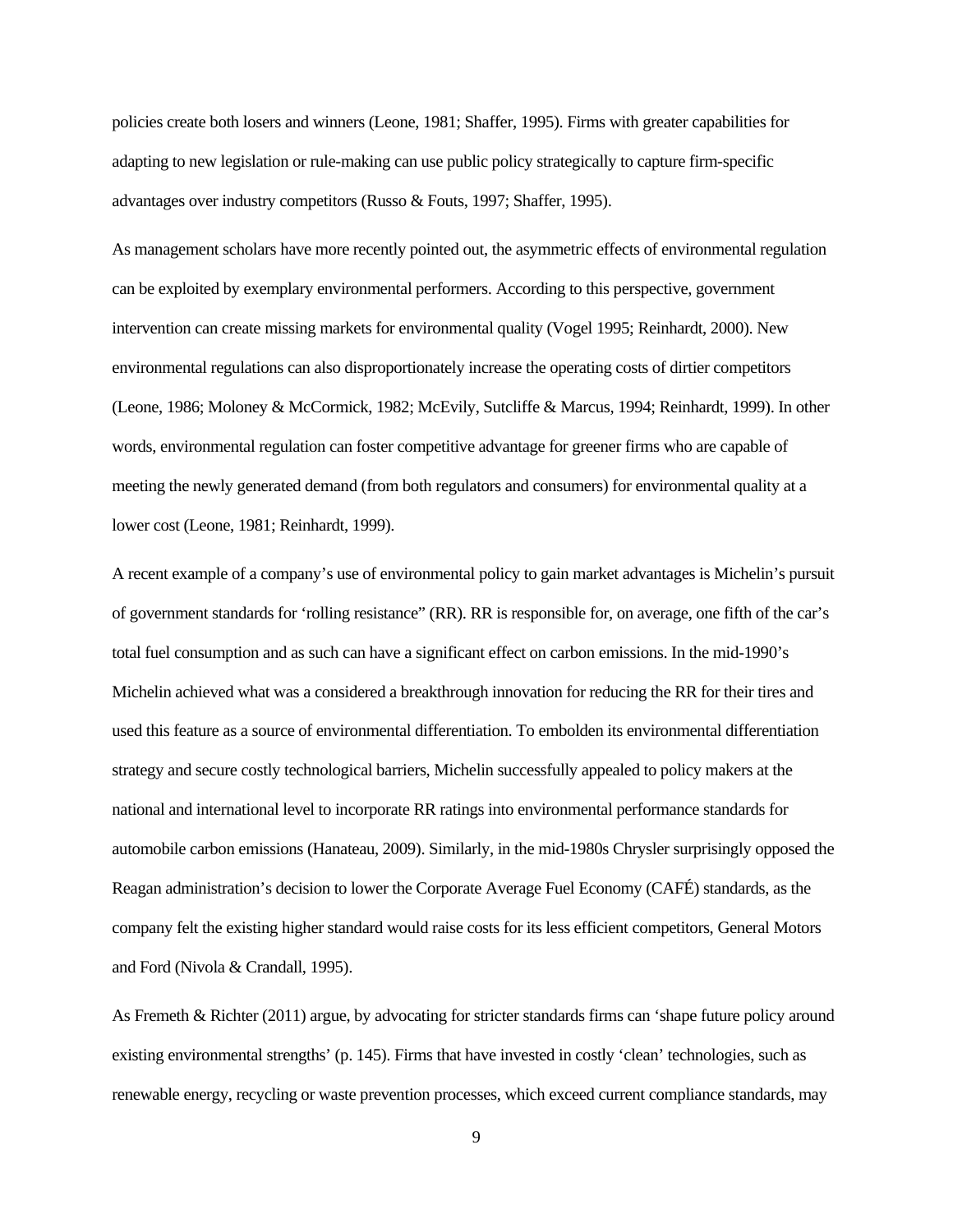see regulation as an opportunity to enhance the value of these past investments. Such firms are also wellpositioned to receive government subsidies designed to encourage adoption and growth of clean practices should new legislation be enacted. Similarly, some firms may also have strong performance records from having to meet state- or local-level environmental policies, giving them an incentive to level the competitive playing field through harmonizing local regulatory stringency at the federal level (Vogel, 1995).

For example, in the 1980s BMW's largest US market was California, so the luxury car company acquired considerable experience producing cars that met the state's increasingly strict emission standards, including the mandate that all cars be equipped with catalytic converters. As this expensive and complex technology was not required in their domestic market, BMW realized it could maximize the value of its investment and raise costs for domestic competitors by importing California's standards to Europe (Vogel, 1995). Moreover, harmonizing all European Union member markets with California's standard meant BMW would no longer have to differentiate its production lines and could thus reduce costs (Hanateau, 2009).

To summarize, firms with exemplary environmental characteristics regulation can: (1) raise operating costs of poor performing competitors; (2) exploit increased demand (from regulators and consumers) for social/environmental quality; (3) maximize return on existing investments and sunk costs; and/or, (4) harmonize discordant institutional contexts (e.g. state versus federal regulation) (Baron, 1995; Reinhardt, 1999; Vogel, 1995). The above arguments and supporting examples suggest that the salience of environmental policy also increases as firms become greener.

#### *Middle-of-the-road Performers*

Environmental policy doesn't just create losers (i.e. poor performers) and winners (i.e. exemplary performers); there are also subsets of firms which are minimally affected. Firms which have taken the middle road with regard to environmental strategy – having neither poor nor exemplary performance records – have the least at stake in the policy outcome. Without a clear environmental strategy such firms are uncertain about how proposed regulation will affect profitability and thus what side of the issue to be on (William & Crawford, 2011). Middle-of-the-road firms also likely receive little attention – either positive or negative – from media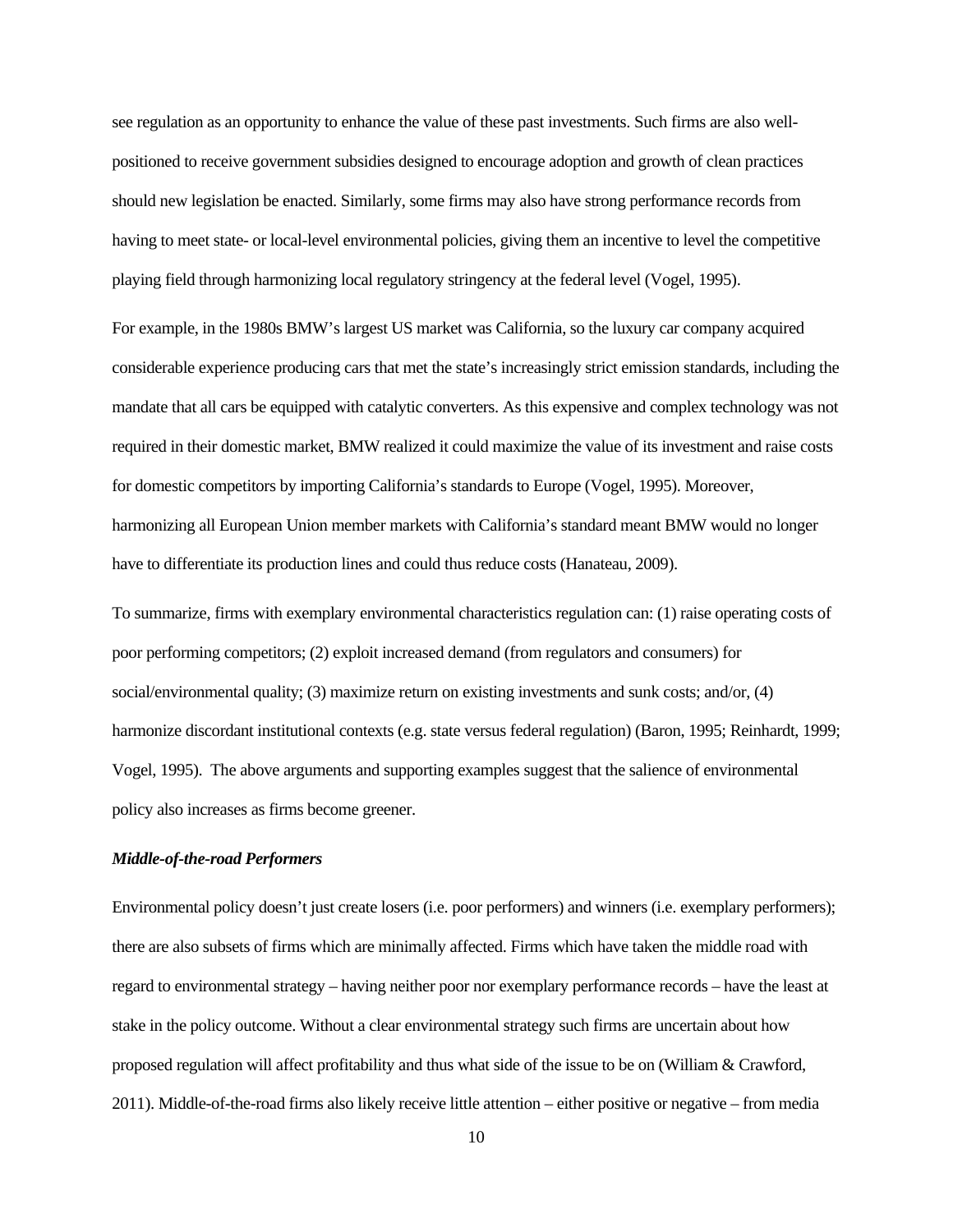and the general public regarding their environmental stance and/or impacts. Recent research suggests that both exemplary and poor environmental performers attract the greatest media attention and public scrutiny, rendering environmental issues relatively less important to middle-of-the-road firms (Luo, Meier, & Oberholzer-Gee, 2012).

The small benefits these firms may gain from either supporting or opposing regulation are easily outweighed by the costs. Moreover, as there are likely many more firms with average – rather than exceeding good or poor – performance records, the benefit of either political outcome will be concentrated within a relatively small number of firms on either end of the environmental performance spectrum. The benefits of a political outcome will be diffusely distributed for firms in the middle of this spectrum, which – according to collective action theory – suggests a strong incentive to adopt a free-riding strategy (Olson, 1965; Yoffie, 1987). As such, we would expect that the salience of an environmental policy debate decreases as environmental performance approaches an ambiguous middle ground, which is neither particularly poor nor exemplary.

#### *Summary*

Together these arguments imply U-shaped relationship between issue salience and performance: salience is highest for both exemplary and poor performers, and lowest for middle-of-the road performers. This relationship is depicted in Figure 1. As salience increases so does political activity (Getz 1997; Bonardi *et al.*, 2005; Bonardi & Keim, 2005; Hillman *et al.*, 2004; Rivera, 2010; Vogel, 1996; Williams & Crawford, 2011; Yoffie, 1987). As such, we would expect environmental performance and political activity to have a U-shaped relationship. Stated formally:

*H1: All else equal, the relationship between environmental performance and corporate political activity is Ushaped.* 

#### Insert Figure 1 Here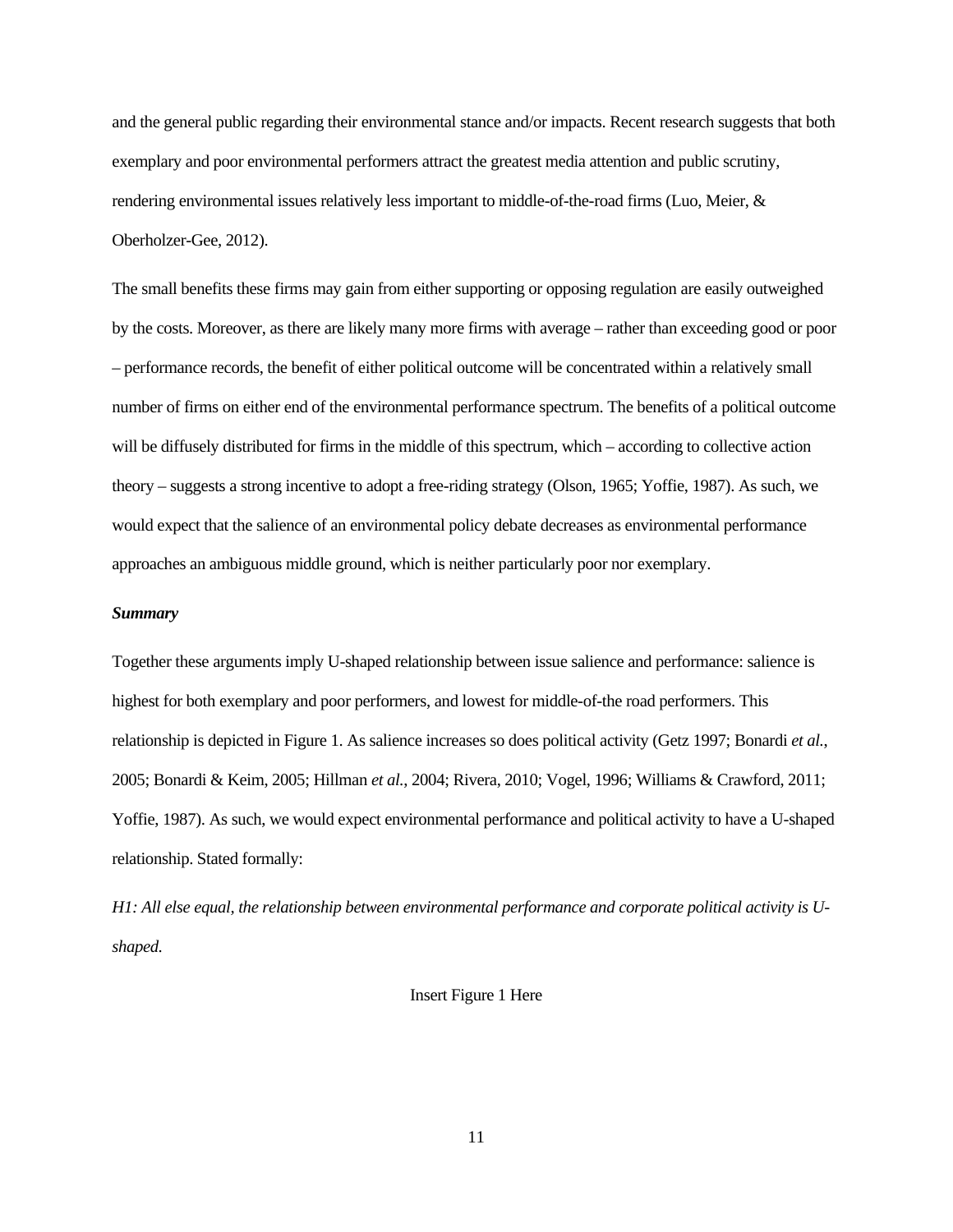#### **METHODS**

In this section we describe the data and methods used to test for a U-shaped relationship between environmental performance and political activity. We focus on lobbying – a widely used tactic of an information strategy – wherein firms directly convey to policy makers information (e.g. political, technical and economic assessment) that supports their preferred political outcome (Hillman & Hitt, 1999; Rivera, 2010). Scholars also note that firms are most likely to lobby when an issue has become highly politicized and when the debate has focused on several specific policy options (Hillman & Hitt, 1999). Below we describe the data and analysis methods used to conduct this analysis.

#### *Data*

1

GHG emissions data were acquired from Trucost. Trucost provides a range environmental performance data for the socially responsible investment community and increasingly used in peer reviewed academic research (e.g. Dawkins & Fraas, 2011; Jira & Toffel, 2012; Marquis & Toffel, 2012). Where available Trucost collects, standardizes and validates company reported environmental data from annual reports, corporate websites and/or other public disclosures. Where not disclosed publicly, data are calculated from global fuel use, or imputed by conducting a detailed sector breakdown of each firm and applying a proprietary input-output (IO) economic model based on government census and survey data, industry data and statistics and national economic accounts. The data cover annual performance from 2004 through 2008.

Corporate lobbying expenditures on issues related to climate change and energy policy were produced and made publically available by the Center for Public Integrity (CPI) for the years 2008 and 2009. 2 CPI examined lobbying disclosure reports filed with the Secretary of the Senate's Office of Public Records. The records became available electronically for the first time in 2008, allowing for key word searches. CPI researchers included all lobbyists registered to represent clients using the keywords "climate" and "global warming," and/or bill numbers and terms associated with climate change legislation during 2008 and 2009. To estimate

<sup>&</sup>lt;sup>2</sup> http://www.publicintegrity.org/investigations/climate\_change/pages/methodology/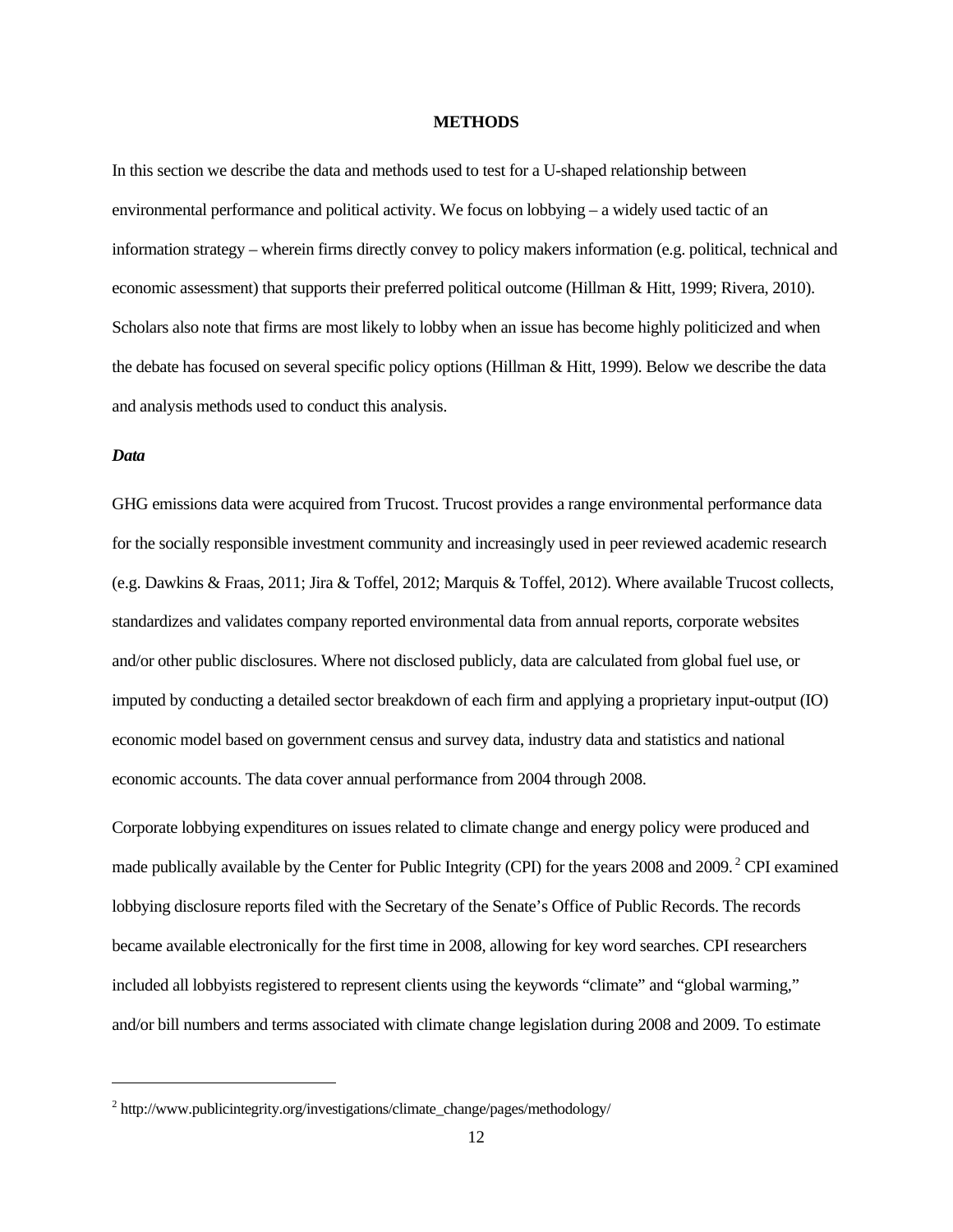amount spent, CPI coded each disclosure record to reflect whether the lobbyist was hired for representation on the issue of climate change exclusively or multiple issues. Expenses reported only as "less than \$5,000" were not included.<sup>3</sup>

Financial data used to construct our control variables were obtained from Compustat and Risk Metrics. Merging these disparate data sets resulted in sample of 285 complete firm-year observations – 120 lobbying firms in 2008 and 165 in 2009. The sample size is limited by lobbying expenditures: out of 988 possible firmyear observations, only 285 contain lobbying expenditures.

#### *Dependent Variable*

Employing the two-step Heckman methodology (see Data Analysis section below), two dependent variables are constructed. For the first stage a dichotomous variable *Selection* was coded '1' if a firm spent at least \$5000 on lobbying the issue of climate change in 2008 or 2009, and '0' otherwise. The dependent variable for the second stage, *Expense*, is the annual amount spent on lobbying in \$ US at the Federal level.

#### *Independent Variables*

l

Each firm's GHG emissions include all GHG Protocol gases weighted by global warming potential factors and measured as tons of  $CO_2$ -equivalent ( $CO_2$ -e). We include only Scope 1 emissions as defined by the GHG Protocol – the most commonly used international greenhouse gas accounting protocol (Ranganathan, Corbier, Bhatia, Schmitz, Gage, & Oren, 2004). Scope 1 emissions are all GHGs emitted from sources directly owned or operated by the responsible firm. We label this variable *GHG Emissions.* This variable is log transformed to adjust for skewedness and mitigate the influence of outliers. To avoid collinearity with the square-transformed variable it is also centered. To test the U-shaped relationship a second variable was generated by squaring *GHG Emissions*. This is labeled *GHG Emissions 2* .

<sup>&</sup>lt;sup>3</sup> The Appendix contains additional descriptive statistics for these data.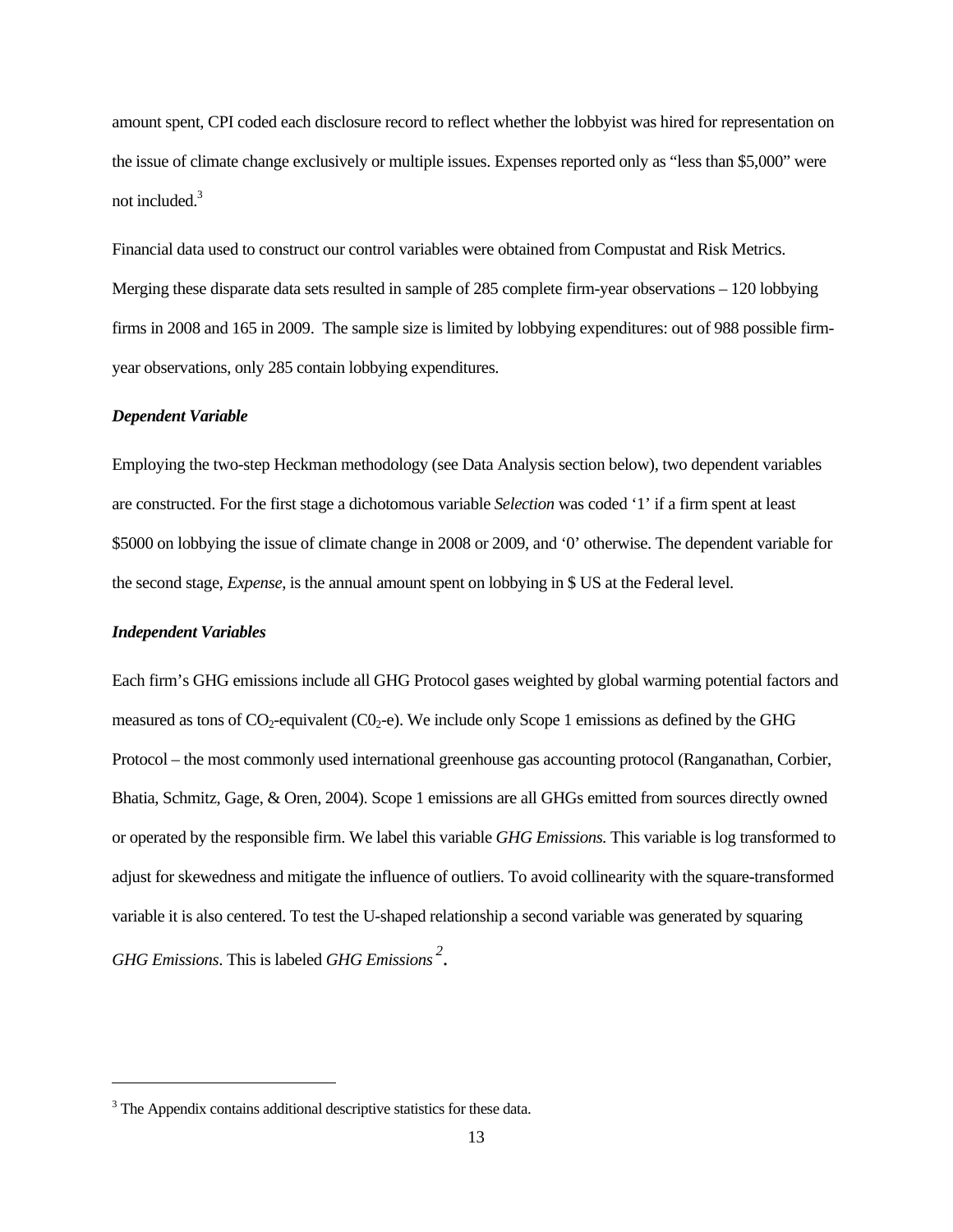#### *Control Variables*

 $\overline{\phantom{a}}$ 

Several control variables are included to account for factors other than environmental performance that affect lobby expenditures. Firms are more likely to act collectively when the private benefits are concentrated within a smaller group of firms (Olson, 1965). To control for this we include *Concentration Ratio*, calculated from Compustat as the market share of 4 largest firms at the 3-digit naics code level. Shareholders can exert pressure on firms to influence their stance on social and environmental issues (Reid  $&$  Toffel, 2009) and political involvement (Schuler & Rehbein, 1997). To account for heterogeneity in shareholder activism we include a binary *Resolutions* variable, which is coded '1' if a firm is targeted by at least one shareholder resolution related to climate change or other environmental issues in a given year or '0' otherwise (Reid & Toffel, 2009). Resolutions data were gathered from Risk Metrics.

Scholars note that the political behavior of firms is likely influenced by antecedent state-level political debates and regulatory efforts (Reid & Toffel, 2009). This consideration is especially relevant to climate change, as there is considerable variation in each state's stance on the issue (Cragg & Kahn, 2009; DeShazo & Freeman, 2007; Reid & Toffel, 2009). According to DeShazo & Freeman (2007), this motivates firms to seek uniformity and regulatory certainty through federal legislation. To account for heterogeneity in the state-level regulatory setting, we include three binary variables indicating whether a firm is headquartered in a state that (at the time): (1) has passed climate change legislation (i.e. California); (2) is a member of the Regional Greenhouse Gas Initiative (RGGI); or (3) has enacted Renewable Portfolio Standards (RPS).<sup>4</sup> We label these variables, respectively: *CA*, *RGGI*, and *RPS*.

We include several financial variables shown in prior research to affect CPA, which are all constructed using data from Compustat. We construct the variable *Firm Size* as total assets (King & Lenox, 2002). Hillman *et al.* (2004) note that firms with less debt have greater organizational slack and can afford to lobby more intensely. As such we include the variable *Leverage*, calculated as the ratio of total debt to total assets. Similarly, slack

 $4$  Reid & Toffel (2009) differentiate between firms from these states in sectors that are likely to be impacted by climate change regulation from sectors less likely to be impacted.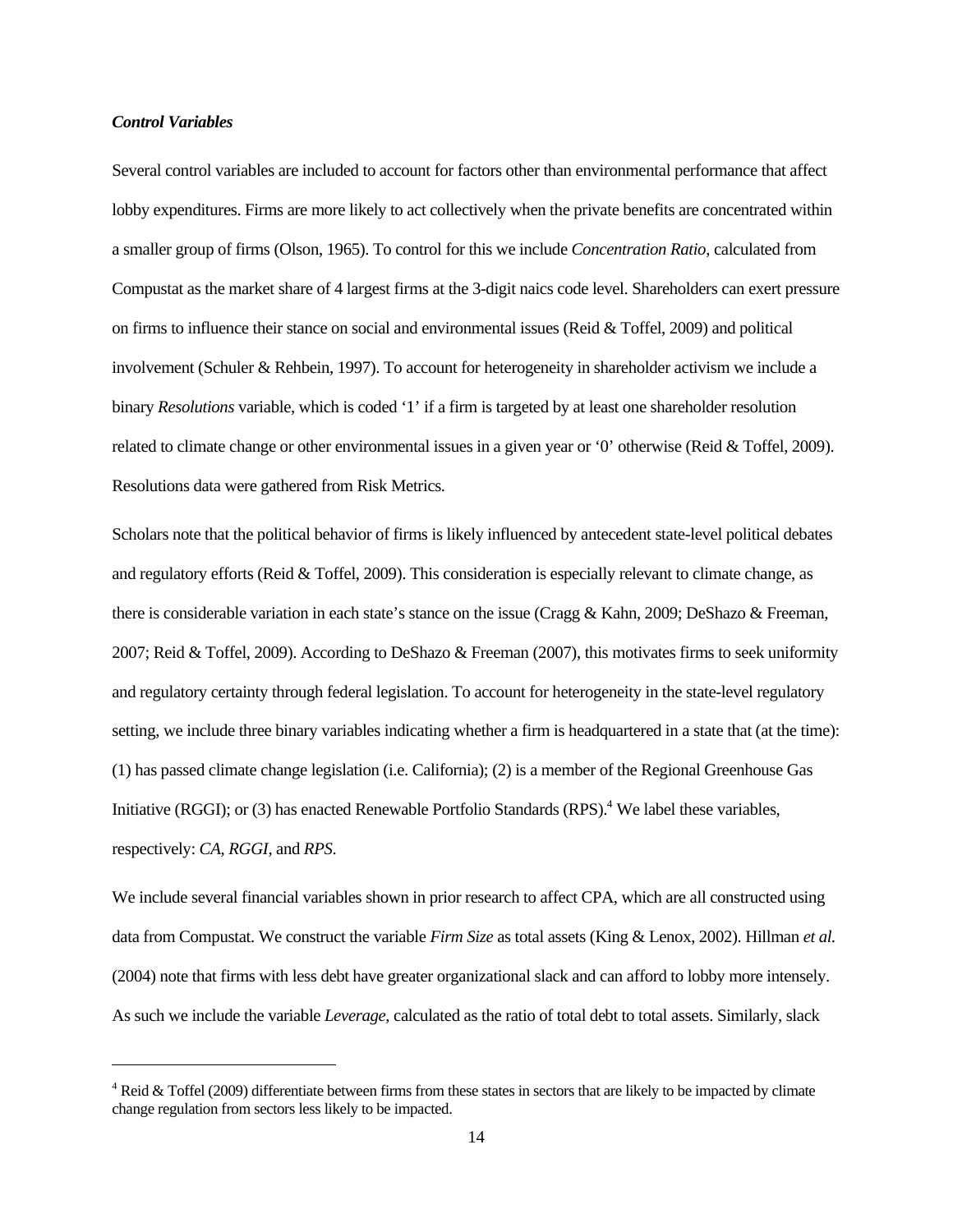resources are also affected by firm performance. We proxy *Firm Performance* as return on assets (ROA), which we calculate as earning performance interest divided by total assets (King & Lenox, 2002). We also include *Capital Intensity*, capital expenditures divided by total sales, to account for variation across firms in available capital. With the exception of *Firm Performance*, all financial control variables are log transformed. Finally, we include industry dummy variables based on 20 Industrial Classification Benchmark (ICB) super sectors, as well as year dummy variables.

#### *Data Analysis*

Our model of the determinants of lobbying expenditures is as follows:

$$
y_{i,j,t} = \beta_1 GHG_{i,t} + \beta_2 GHG_{i,t}^2 + \alpha X_{i,j,t} + \delta T_t + \gamma \lambda_{i,t} + \varepsilon_{i,t}
$$

where  $y_{i,j,t}$  represents lobby expenditures for firm *i* in industry *j* in year *t*, and  $GHG_{i,t}$  and  $GHG_{i,t}^2$  are the linear and quadratic-transformed GHG emissions variables, respectively.  $X_{ijt}$  is the matrix of control variables, T represents the year dummy variable (to control for secular changes) and  $\lambda_{it}$  represents the propensity to lobby in a given year. We lag both independent variables, as well as *Resolutions*, one year behind the dependent variable.

We use the two-step Heckman selection model, which is commonly used with lobbying data in the corporate political strategy and related literature (Brasher & Lowery, 2006; Hansen & Mitchell, 2000; Kim, 2008). As our sample of firms only those lobbying issues related to climate change there is a high risk of selectivity. Selectivity is a concern if similar variables are likely to influence participation in the treatment groups (i.e. the decision to lobby) and treatment outcome (i.e. lobbying expenditures). The Heckman methodology controls for self-selectivity bias by estimating a two-step process. The first step estimates the propensity (of both lobbying and non-lobbying firms) to lobby using a probit model. The estimate of propensity (i.e. the "hazard rate" or lambda) is then included an OLS model in second step, in effect controlling for self-selectivity bias.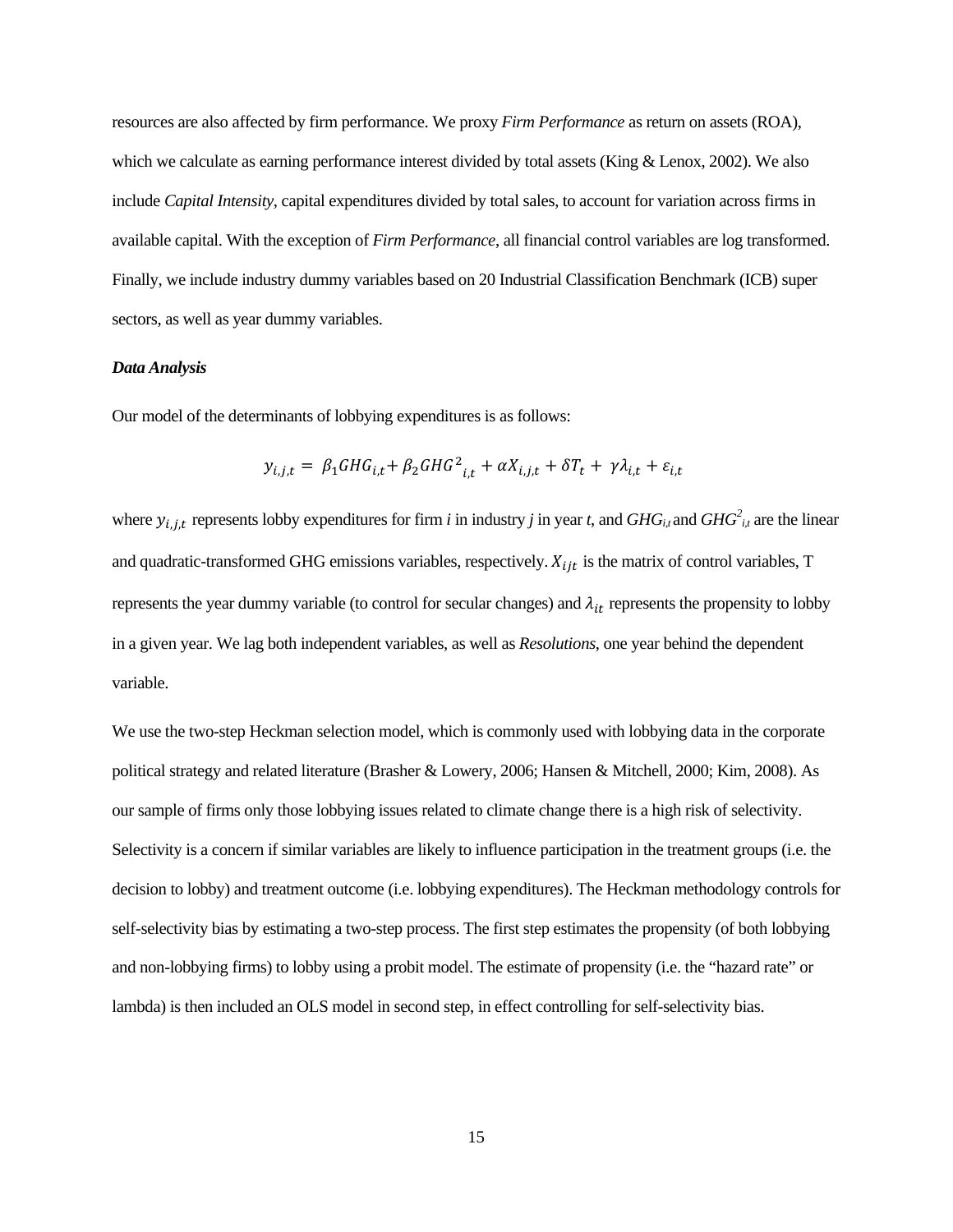#### **RESULTS**

Table 1 displays summary statistics of lobbying expenditures and mean GHG emissions by sector. We see that firms from almost all sectors of the economy lobbied the issue of climate change at the federal level. The industrial goods and services, oil and gas, technology and utilities sectors appear most active in lobbying, which is consistent with the expected economic impact of climate change legislation (Reid & Toffel, 2009). Interestingly, firms from sectors less sensitive to carbon regulation, such as banks, financial services and healthcare, also lobbied climate change. The mean estimated lobby expenditure across all sectors is approximately \$2.15 million with a relatively high standard deviation (approximately \$3.9 million) and a maximum of \$27.8 million spent by PG&E in 2008.<sup>5</sup>

#### Insert Table 1 Here

Variable descriptions and summary statistics are shown in Table 2. Variable correlations are contained in Table 3, which also includes the binary *Selection* variable used in the first stage of the Heckman analysis. As expected, *Firm Size* and both *GHG Emissions* variables are positively correlated with lobbying expenditures. The variable *Resolutions* is also positively correlated to lobbying expenditures. Interestingly, while concentration ratio shows a positive correlation with lobby expenditures there is no significant association with the decision to lobby (i.e. *Selection*).

#### Insert Table 2 and Table 3 Here

The results of the two-step Heckman regression analysis are tabulated in Table 4. The quadratic transformation of the GHG emissions variable is added in Model 2. Columns 1(a) and 2(a) contain the results from the first stage probit estimates for the factors influencing the likelihood of lobbying. Looking at Models 1(a) and 2(a), we find concentration ratio to be associated with a greater likelihood of lobbying. This is consistent with Olson's (1965) prediction that firms are more likely to act collectively when the private benefits are concentrated within a smaller group of firms. The results show a firm's rate of growth  $(p<0.05)$  is also

l

<sup>&</sup>lt;sup>5</sup> In 2008, Exxon Mobil recorded the second highest amount at \$26.6 million (CPI, 2011).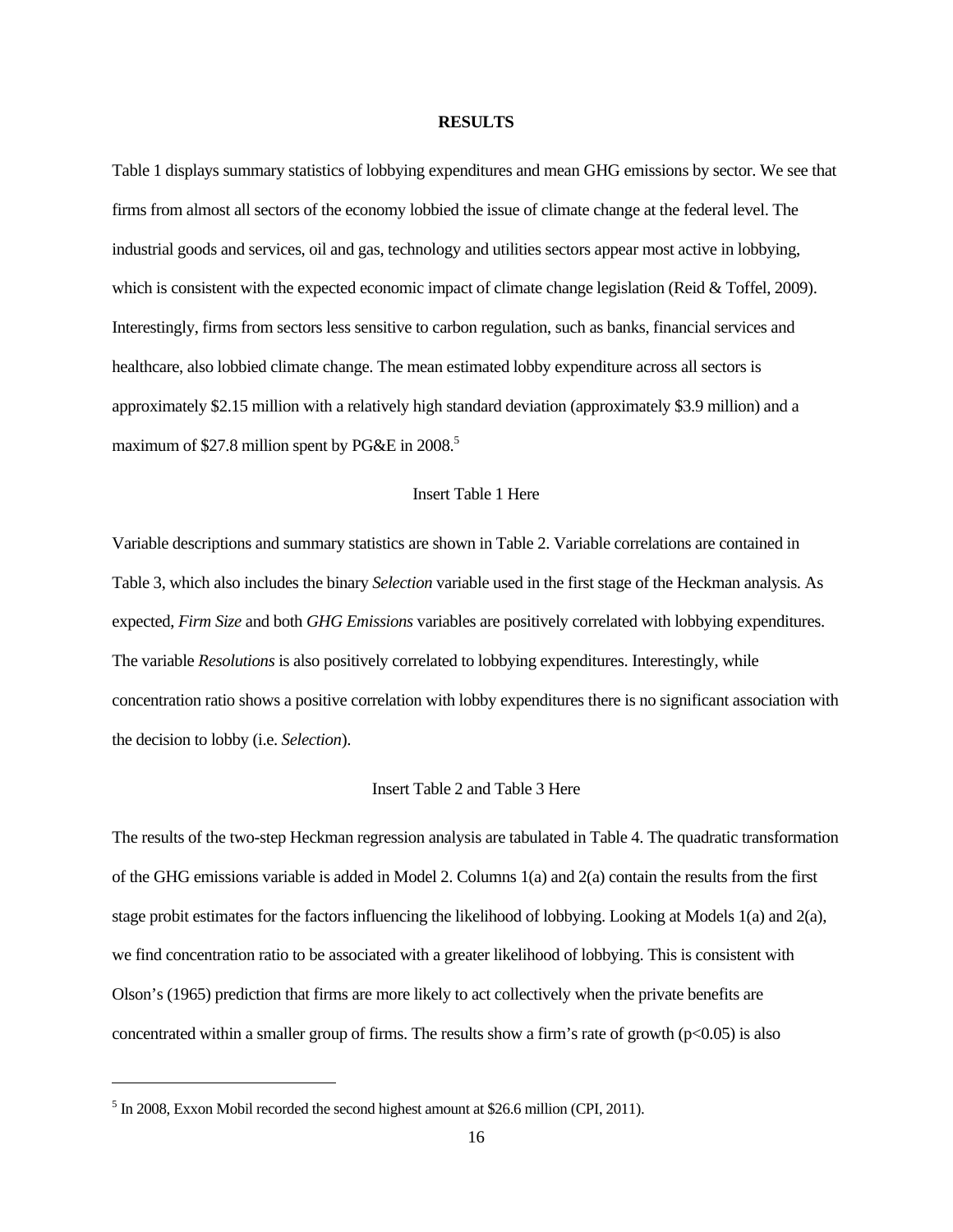associated with an increased proclivity to lobby, as found in prior research (Kim, 2008). Although positive, surprisingly the effect of *Firm Size* does not differ significantly from zero. In contrast to prior studies, this suggests larger firms are no more likely to lobby than their smaller counterparts. The coefficient estimate for *GHG Emissions* is positive and significant, indicating firms are more likely to lobby as their pollution levels increase. Adding *GHG Emissions*<sup>2</sup> in model 2(a), however, does not appear to increase likelihood of lobbying.

#### Insert Table 4 Here

Noteworthy differences are apparent between the first (i.e. Models 1(a) and 2(a)) and second stages (i.e. Models 1(b) and 2(b)). Although *Firm Size* had no significant effect on the likelihood of lobbying, it shows a relatively large positive effect on lobby expenditures ( $p < 0.01$ ). Together this suggests firms with greater resources spend more than smaller firms but are not necessarily more likely to become politically active. Similarly, *Leverage* was insignificant in the first stage, but has a negative effect (p <0.05) on expenditures. The negative relationship between leverage and lobby expenditures confirms a relationship similar to that of firm size mentioned above: firms with less debt have greater organizational slack and can afford to lobby more intensely (Hillman *et al.,* 2004).

Focusing on model 2(b), we see *Concentration Ratio* displays a large and significant positive effect on lobby expenditures. This provides evidence that firms from industries where market share is increasingly shared by fewer firms devote more resources to influence policy (Hansen *et al.,* 2005; Kim, 2008). Interestingly, the coefficient for *Resolutions* suggests that *ceteris paribus* being the target of at least one shareholder resolution increases lobbying expenditures by approximately \$1.69 million. Of the variables controlling for state-level climate change policy initiatives, the indicator variable for California is significant, which suggests that being headquartered in California increases lobbying expenditures by approximately \$1.3 million. Neither *RGGI* or *RPS* appear to have a significant association with lobby expenditures.

Supporting our hypothesis, the quadratic GHG emissions term is positive and highly significant (p<0.01). The model results also show that the complete effect of GHG emissions on lobby expenditures includes a negative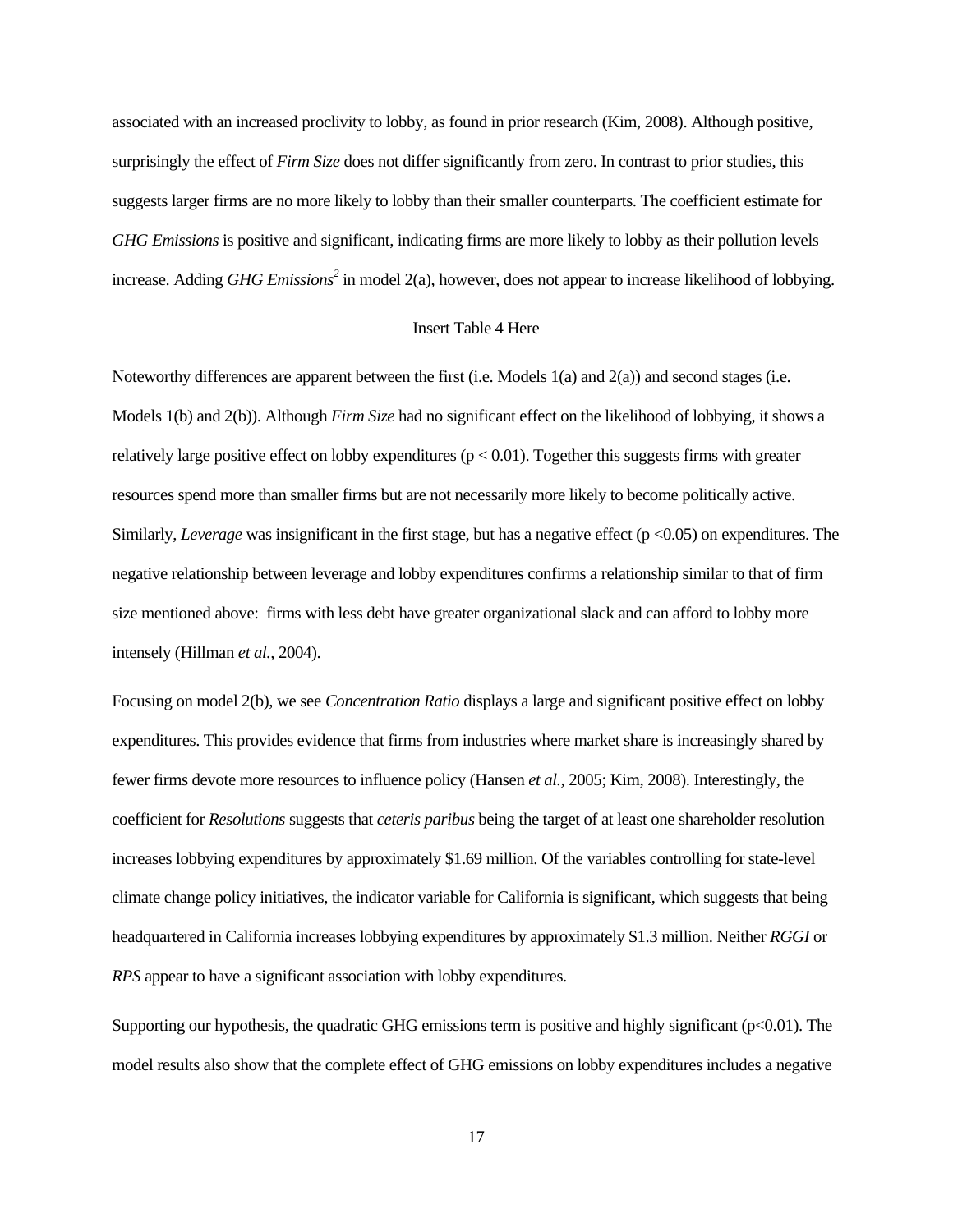linear term  $(p<0.01)$ . Holding all other variables constant, the estimated relationship between lobby expenditures and direct greenhouse emissions is represented by the following model:

$$
y = \beta_1 x + \beta_2 x^2,
$$

where x is GHG emissions,  $\beta_1$  and  $\beta_2$  are the estimated coefficients for the linear and quadratic terms, respectively. A graphical interpretation of these results, depicting the estimated relationship between GHG emissions and lobby expenditures holding all other factors at their mean, is shown in Figure 2. The graph shows a concave-up parabola with the minimum expenditure corresponding to a logged emission level approximately 14 (i.e. 1.2 million tons). This tells us expenditures increase as GHG emissions either increase *or* decrease from this value; thus, evidence of a curvilinear relationship between GHG emissions and lobby expenditures.

#### Insert

#### Figure 2 Here

It is important to note that our analysis thus far includes all economic sectors. However, in industries with minimal carbon intensity, such as the financial services and insurance, a firm's motivation to influence climate change policy likely has little to do with firm-level environmental performance. Moreover, our measure of environmental performance – Scope 1 GHG emissions – accounts only emissions that result from processes directly owned by each firm, that is, it excludes downstream emissions from product use. For certain industries, firm's interest a specific climate change policy outcome likely comes from the environmental performance of its product(s) rather than its own processes. For example, a firm with a strategy of producing fuel efficient cars may view a price on carbon and an increase in fuel prices as an opportunity to gain market share. Likewise, a firm developing renewable technology may have a similar interest in encouraging constraints on fossil fuels. The 'greenness' of each of these firms, however, is not necessarily captured by Scope 1 emissions. Using such a measure, we should expect to evidence of the relationship described in the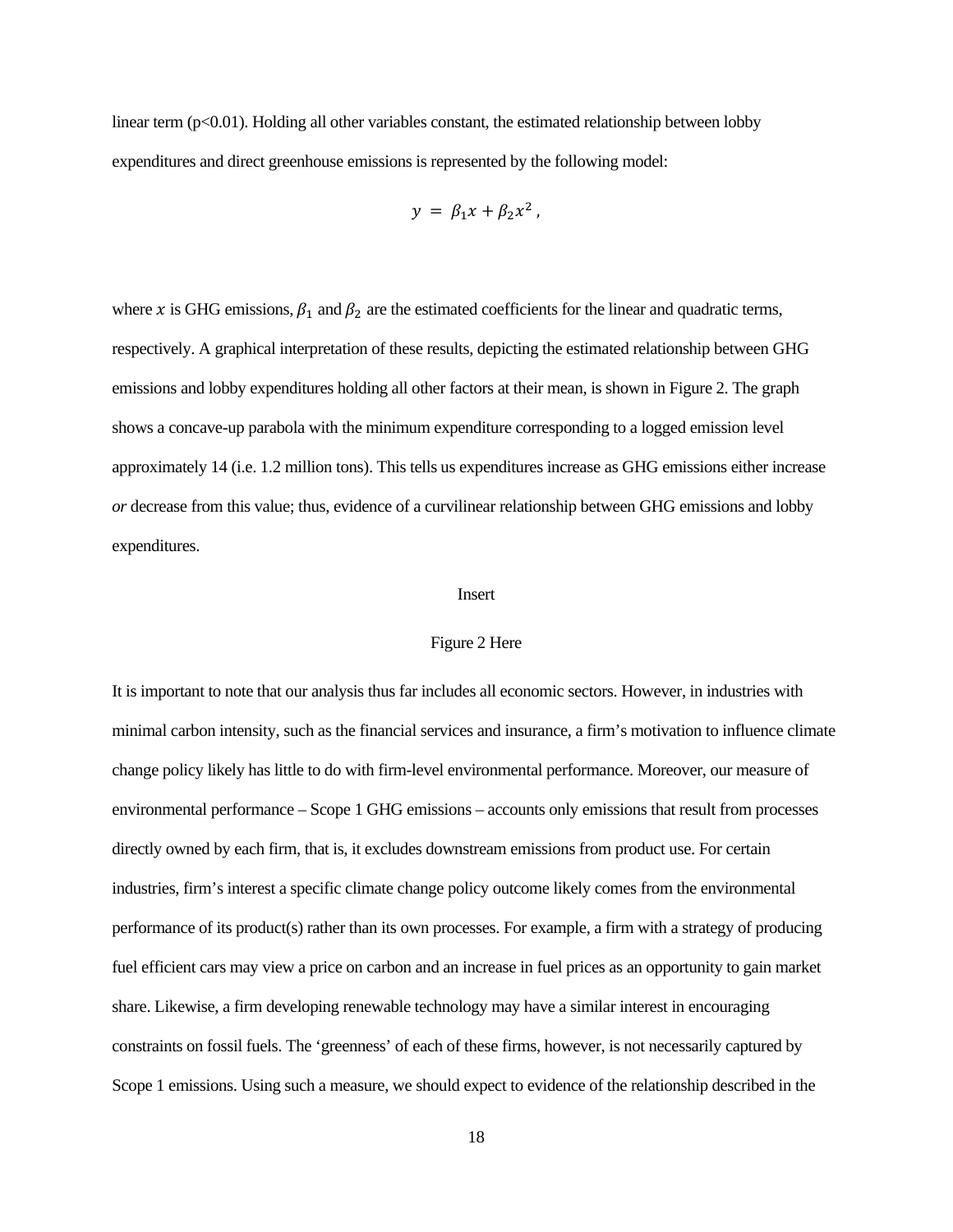hypothesis section for industries with relatively high levels of direct GHG emissions. As a robustness check, we repeat the above analysis but restrict our sample to sectors most sensitive to climate change regulation. This includes the five highest polluting sectors (see Table 1 for GHG emissions by sector): basic resources, chemicals, oil and gas, travel and leisure, and utilities. The results using the restricted sample space are displayed in Table 5, where the number of observations is reduced from 285 to 146. The results corroborate our initial findings.

### Insert Table 5 Here

Although the Heckman methodology was used to correct for anticipated selection bias in testing our hypothesis, this appears to have been unnecessary. The coefficient for lambda (i.e. the unobserved proclivity to lobby) included in the second is not significant. An insignificant lambda suggests the decision to lobby and expenditures are not endogenous. Indeed that is what our results show (without looking at lambda): the results of the 1<sup>st</sup> stage probit model (Models 1a and 2a) demonstrate the likelihood of participation increases linearly with GHG emissions. Moreover, *GHG Emissions* appears to be the only significant predictor of the likelihood of lobbying. This suggests that the proclivity to lobby isn't necessarily an indicator of how much firms intend to spend.

In summary, the results corroborate our hypothesis. All else equal, the likelihood of lobbying increases linearly as a firm's GHG emissions increase. This finding is consistent with prior research that suggests higher polluting firms become politically active to avoid costly protective regulation (Cho *et al.,* 2006). However, the results from the second stage provide evidence that the likelihood of lobbying does not necessarily determine expenditures. The findings show GHG emissions instead exhibit a curvilinear relationship with expenditures, implying that spending increases for lobbying firms as they approach either end of the environmental performance spectrum. Together, the results from both stages of the Heckman analysis also reveal differences between the effect of GHG emissions on the decision to lobby and its effect on the amount subsequently spent. This is also true for control variables (e.g. firm size and leverage) commonly thought to affect political activity in prior research.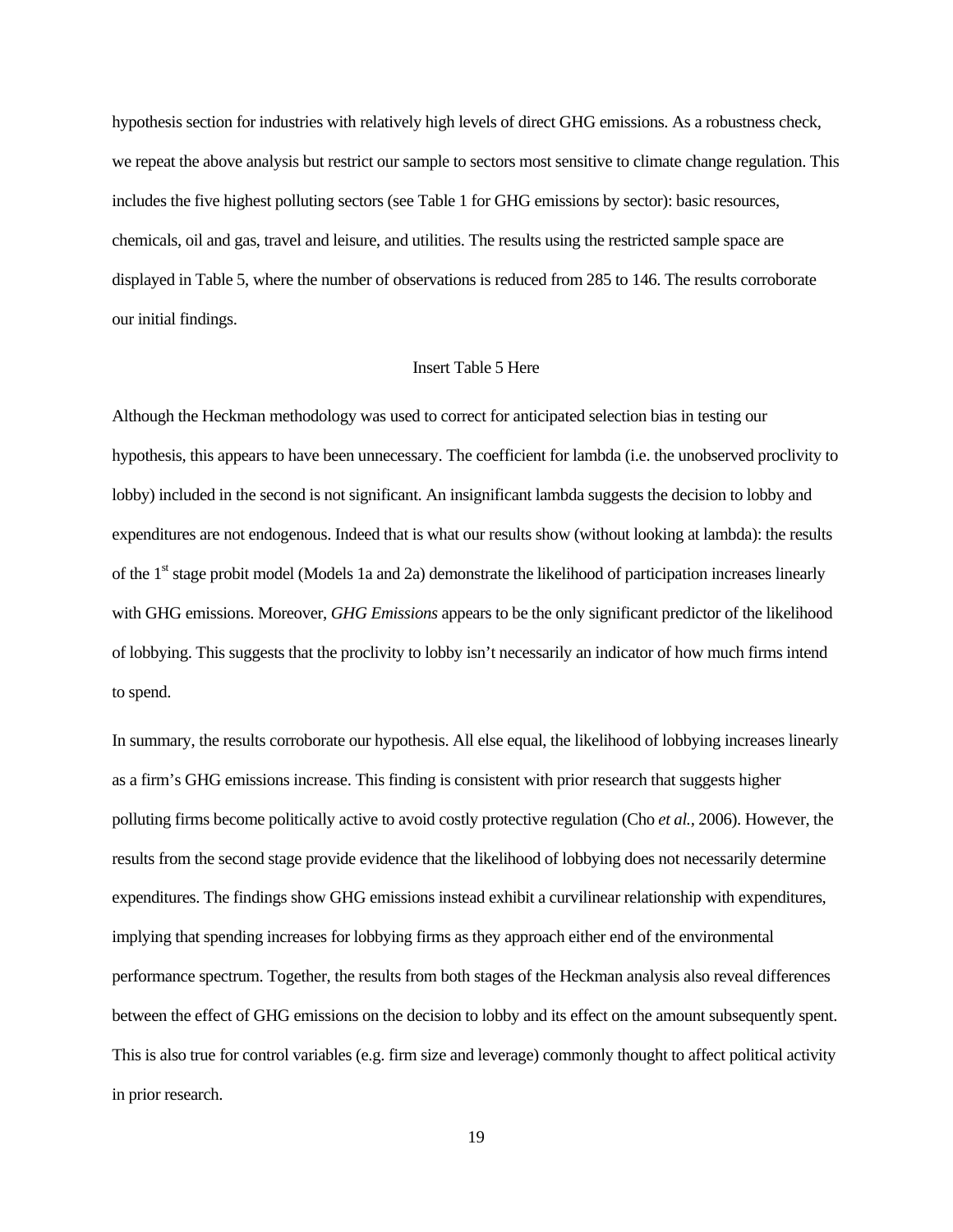#### **DISCUSSION AND CONCLUSION**

The study's results strongly support our hypothesis that environmental performance relates to political activity in a U-shaped manner. We find that firms on opposite ends of the environmental performance spectrum spend the most lobbying policy-makers, while middle-of-the-road performers – firms with neither exemplary nor particularly poor performance records – spend the least. Below we discuss the theoretical and empirical implications of these findings to the corporate political strategy literature.

Although it is widely accepted that greater political issue salience increases political activity, relatively little attention been devoted to unpacking this concept at the firm-level. Prior research has largely viewed salience as a variable external to the firm, which varies across issues and/or time. But this perspective assumes no heterogeneity in the orientation of firms to the outcome of a given political issue. Furthermore, scholars have largely viewed increased issue salience as a threat to business. This perspective is particularly evident in the context of environmental policy, where politically active firms are assumed to be unanimous in their opposition to environmental regulation. It follows from this view that green firms have little incentive to participate in the public policy process.

A small body of theoretical work and anecdotal evidence indicate, however, that greener firms can gain advantage vis-à-vis competitors from more stringent environmental standards. This suggests variation in issue salience across firms for a given issue and motivates this study to conceptualize issue salience as variable at the firm-level. By doing so, we show that firms with increasingly good or bad performance have a greater stake in the outcome of contested environmental policy issue (i.e. greater salience). These results shed a critical light on the perceived adversarial relationship between business and environmental policy. While confirming the stereotype that dirtier firms are more politically active, our findings suggest that greener firms are also vying for political influence. More generally, our results suggest that the salience of a given political issue can be both harmful and advantageous depending on whether the firm performs negatively or positively on the issue, respectively. These findings also support Baron's (1995) integrated strategy perspective, which posits a complementary relationship between non-market and market components required of an overall effective

20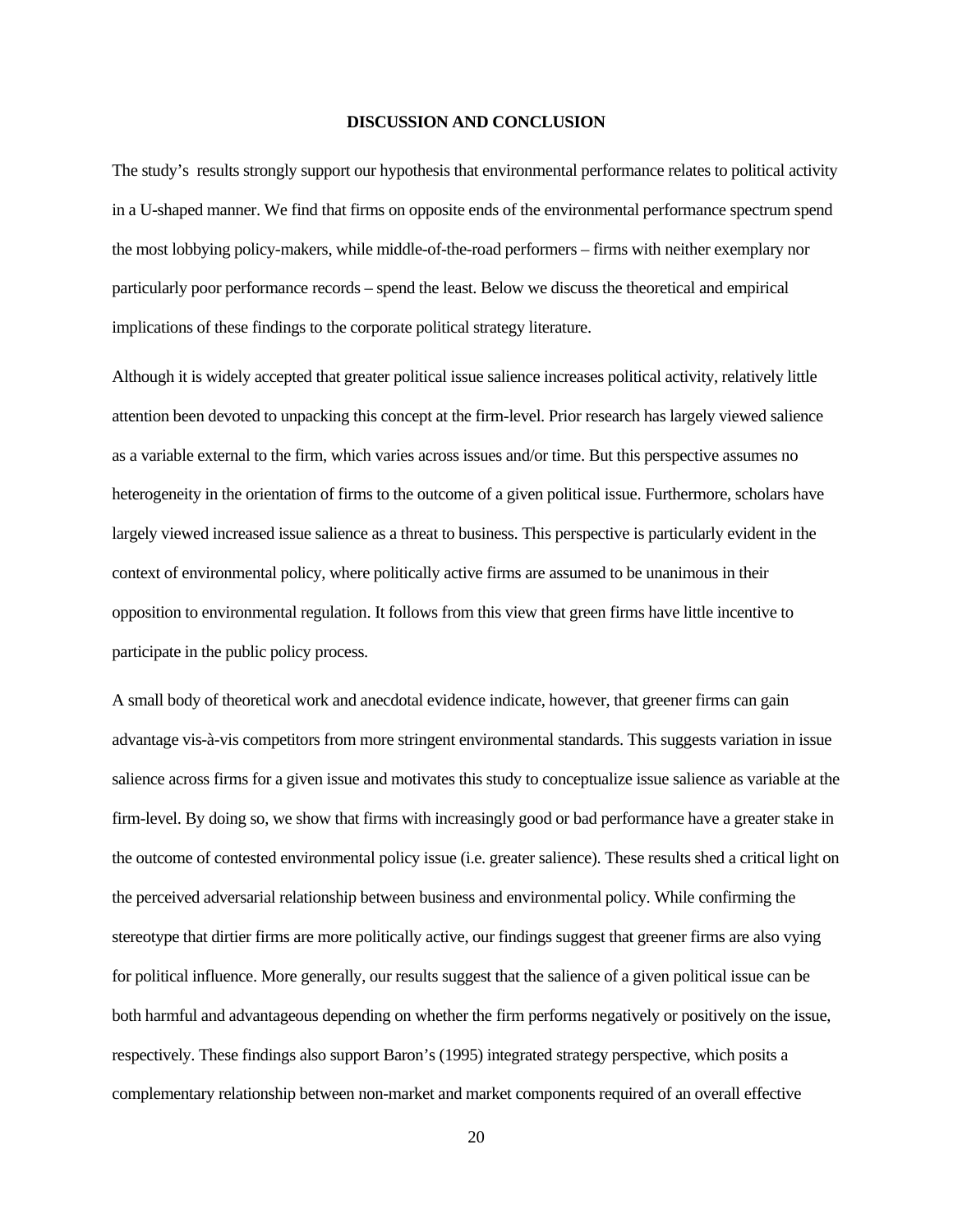strategy. That our results imply firms are adapting their political strategies to issue performance indicates firms may indeed be integrating non-market and market strategies. More specifically, the results suggests firms may be reacting strategically to environmental regulatory uncertainty by aligning their environmental strengths and political strategies in the manner proposed by Fremeth & Richter (2011).

We test our hypotheses on lobbying – a political tactic that has received surprisingly little attention in the empirical corporate political strategy literature. To the author's knowledge, this is the first study to test the relationship between environmental performance and lobbying. Focusing on environmental policy in general and climate change specifically, we also address a class of political issues with considerable material implications for business and a specific issue that is considered widely salient. To achieve this we create and analyze a novel data set that merges multiple years of GHG emissions and estimates of lobbying expenditures aimed at the issue of climate change.

Before highlighting avenues for future research, it is prudent to note several limitations of our study. First, although our results suggest heterogeneity in the desired policy outcome of politically active firms, this is inferred indirectly from environmental performance. Greater confidence in this inference could be gained from a more direct measure of each firm's stance on climate change. Second, the time period for our study concluded at what could be considered a peak in public concern for climate change. Since this period climate change legislation has stalled and public concern for climate change has flagged. This suggests a period of temporal variation in the issue's salience. Future research could examine how this change affects political activity and the firm-level factors that may modulate it.

Future research could also investigate if the relationship between issue salience, issue performance and other corporate political activities such as corporate disclosure. Such research could compare the effect of environmental performance on information disclosure, which has been described as complementary to lobbying (Hillman & Hitt, 1999; Cho *et al.,* 2006), and be therefore able to assess the impact of environmental performance on a broader set of corporate political strategies. By disclosing information related to environmental strategies and performance, dirty firms can either demonstrate to stakeholders that they are

21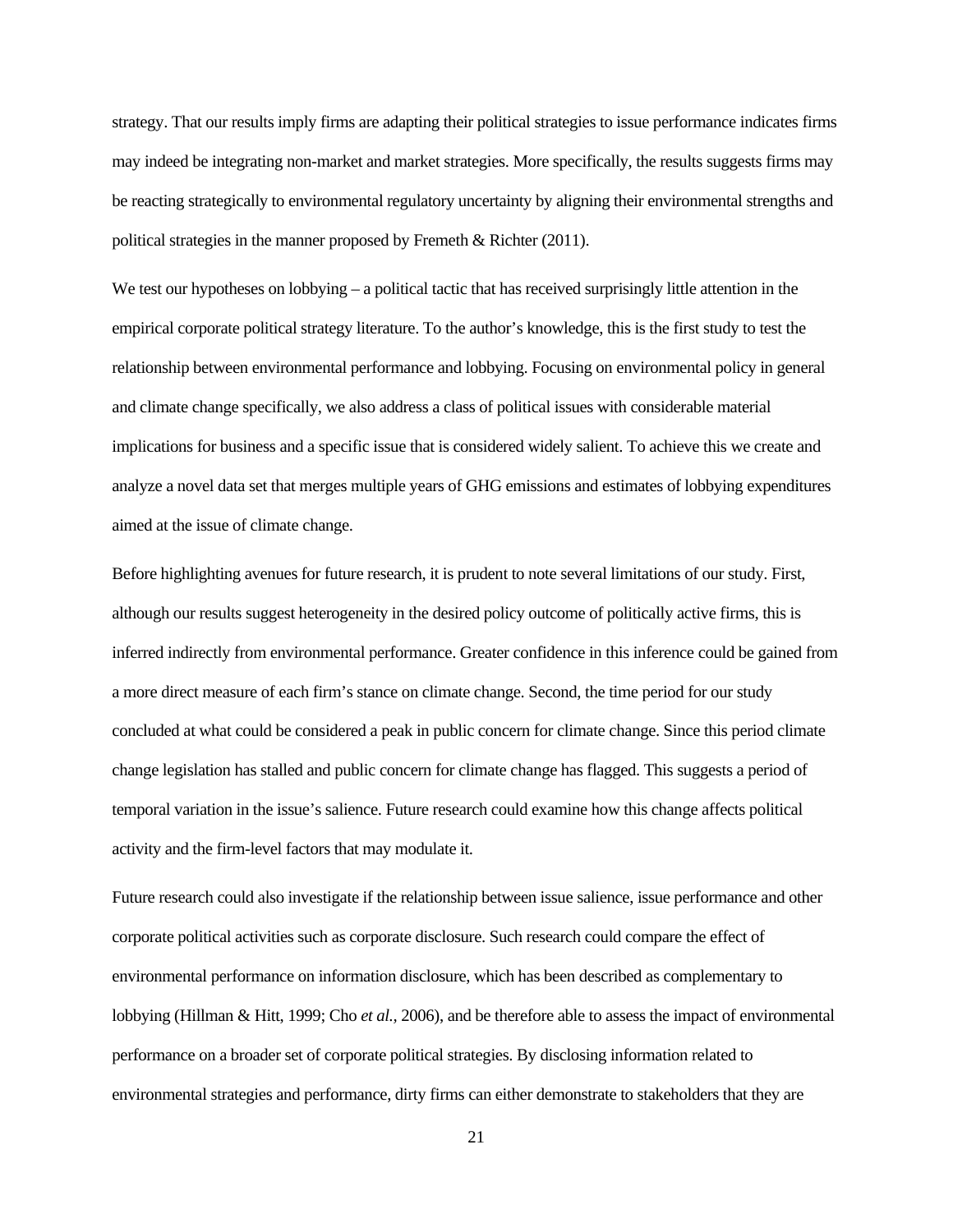clean (i.e. through greenwashing; Lyon & Maxwell, 2011) or their intention to mitigate environmental harm and actions taken to this end (Kolk & Pinkse, 2007; Williams & Crawford, 2011). By doing so, they send the message that government intervention is redundant. At the same time, exemplarily performing companies convey to voters an achievable standard by which competing firms should be held and thus increase the legitimacy of environmental legislation (Reinhardt, 1999).

Other research avenues include a better understanding of organizational characteristics that could mediate the relationship between environmental performance and corporate political strategy. These include how differences in organizational functions (Hoffman, 2001; Delmas & Toffel, 2008), firms' capabilities, resources, and ownership structure (Darnall and Edwards, 2006; Sharma, 2000; Sharma and Vredenburg, 1998), board size (Kassinis and Vafeas, 2002), corporate identity and managerial discretion (Sharma, 2000),

and the characteristics of individual managers (Bansal and Roth, 2000; Cordano and Frieze, 2000).

#### **REFERENCES**

- Ansolabehere, S., Snyder, J. Jr. & Tripathi, M. 2002. Are PAC contributions and lobbying linked? New evidence from the 1995 Lobby Disclosure Act. *Business and Politics*, **4**(2): 131-155.
- Bansal, P. & Roth, K. 2000. Why companies go green: A model of ecological responsiveness. *Academy of Management Journal*, **43**(4): 717:736
- Baron , D. 1995. Integrated Strategy: Market and nonmarket components. *California Management Review*, **37**(2): 47-65.
- Baron , D. 2010 . *Business and its Environment* (5th edn.). Upper Saddle River, NJ: Pearson Education Inc.
- Baysinger, B. 1984. Domain maintenance as an objective of business political activity: An expanded typology. *Academy of Management Review*, **9**: 248-258.
- Bonardi, J.P., Hillman, A. & Keim, G. 2005. The attractiveness of political markets: Implications for firm strategy. Academy of Management Review, **30**(2): 397-413.
- Bonardi, J.P. & Keim, G. 2005. Corporate political strategies for widely salient issues. *Academy of Management Review*, **30**(3): 555-576.
- Brasher, H. & Lowery, D. 2006. The corporate context of lobbying activity. *Business and Politics*, **8**(1): 1-23.
- Chen, C.M. & Delmas, M. 2010. Measuring corporate social performance: An efficiency perspective. *Production and Operations Management*, **20**(6): 789-804.
- Cho, C. H., Patten, D. M., & Roberts, R. W. 2006. Corporate political strategy: An examination of the relation between political expenditures, environmental performance, and environmental disclosure. *Journal of Business Ethics,* **67**: 139-154.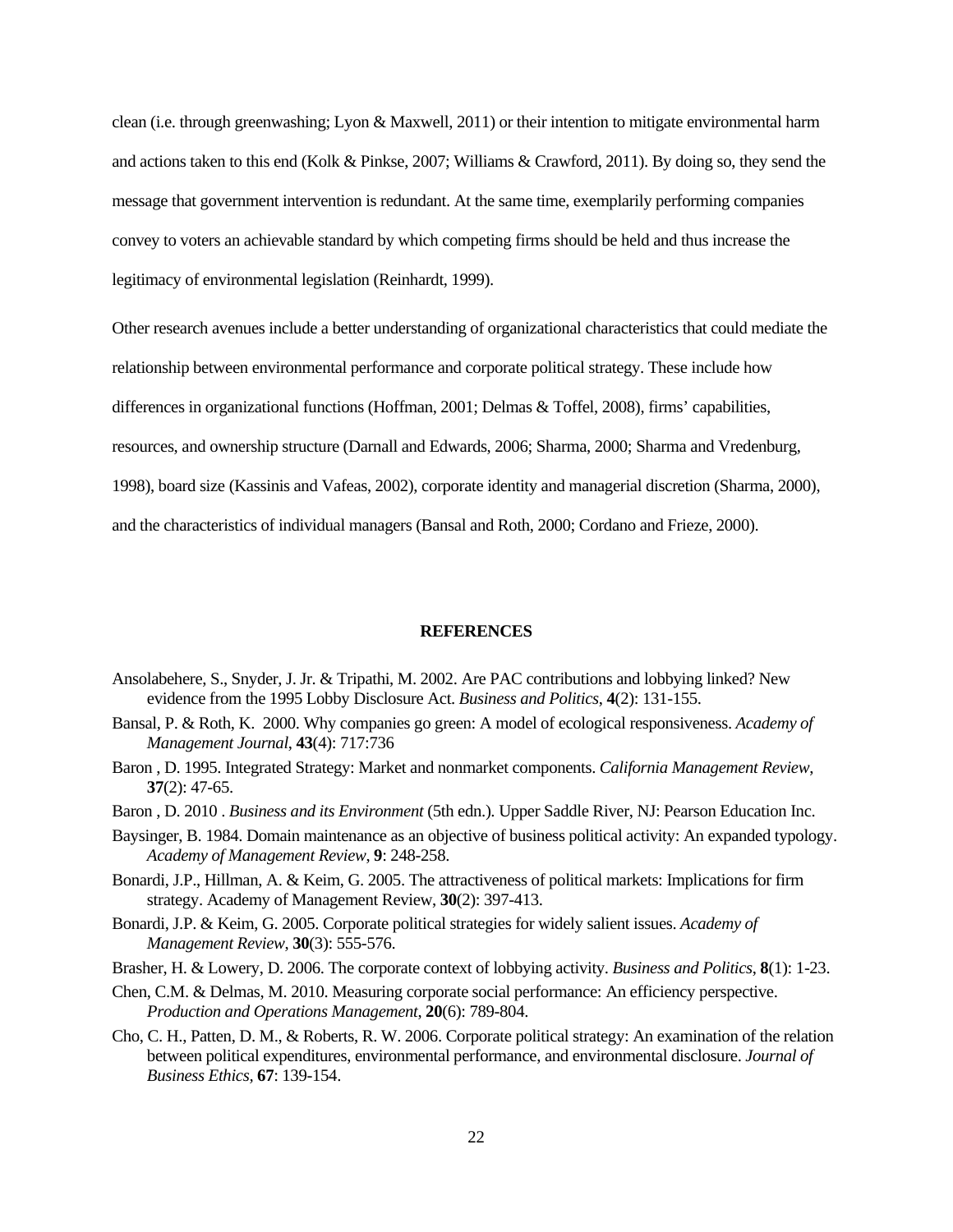- Center for Public Integrity (CPI). 2011. *The climate change lobby: Who's lobbying?* Washington, DC. http://www.publicintegrity.org/investigations/climate\_change/ [November 19, 2011].
- Cordano, M. and Frieze, I. H. 2000. Pollution reduction preferences of US environmental managers: Applying Ajzen's theory of planned behavior. *Academy of Management Journal*, **43**(1): 627-641.
- Cragg, M. & Kahn, M.E. 2009. *Carbon geography: The political economy of congressional support for legislation intended to mitigate greenhouse gas production.* National Bureau of Economic Research Working Paper No. 14963.
- Darnall, N. and Edwards, D. J. 2006. Predicting the cost of environmental management system adoption: The role of capabilities, resources, and ownership structure. *Strategic Management Journal*, **27**(4): 301-320.
- Dawkins, D. & Fraas, J.W. 2011. Coming clean: The impact of environmental performance and visibility on corporate climate change disclosure. *Journal of Business Ethics*, **100**: 303-322.
- Delmas, M. A. and Toffel, M. W. 2008. Organizational responses to environmental demands: Opening the black box. *Strategic Management Journal* **29**(10): 1027-1055.
- de Figueiredo, J.M. 2002. *Lobbying and Information in Politics*. Harvard Law School John M. Olin Center for Law, Economics and Business Discussion Paper Series. Paper 369.
- de Figueiredo, J.M. & Cameron, C.M. 2009. *Endogenous cost lobbying: Theory and evidence*. CELS 2009 4<sup>th</sup> Annual Conference on Empirical Legal Studies Paper.
- de Figueiredo, J.M. & Tiller, E. H. 2001. The structure and conduct of corporate lobbying: How firms lobby the Federal Communications Commission. *Journal of Economics and Management Strategy*, **10**(1): 91- 122.
- DeShazo, J.R. & Freeman, J. 2007. Timing and form of federal regulation: The case of climate change. University of Pennsylvania Law Review, **155**: 1499-1561.
- Fremeth, A.R. & Richter, B.K. 2011. Profiting from environmental regulatory uncertainty: Integrated strategies for competitive advantage. *California Management Review*, **54**(1): 145-165.
- Getz, K. 1997. Research in corporate political action: Integration and assessment*. Business & Society*, **36**: 32- 72.
- Grier, K., Munger, M. & Roberts, B. 1994. The determinants of industry political action, 1978-1986. *The American Political Science Review,* **88**(4): 991-926.
- Gruenspect, H.K. & Lave, L.B. 1989. The economics of health, safety and environmental regulation. In *Handbook of Industrial Organization*, vol. 2, edited by Richard Schmalensee and Robert D. Willig. Amersterdam: North-Holland.
- Hanateau, J. 2009. Competitiveness through political environmental strategies: The case of Michelin's green tires. *Global Business and Organizational Excellence*, **29**(1): 32-40.
- Hansen, W., Mitchell, N. & Drope, J. 2005. The logic of private and collective action. *American Journal of Political Science*, **42**(1): 150-167.
- Hansen, W. & Mitchel, N.J. 2000. Disaggregating and explaining corporate political activity: Domestic and foreign corporations in national politics. *The American Political Science Review*, **94**(4): 891-903.
- Hillman, A. J., & Hitt, M. A. (1999). Corporate political strategy formulation: A model of approach, participation, and strategy decisions. *Academy of Management Review,* **24**: 825-842.
- Hillman, A. J., Keim, G. A., & Schuler, D. (2004). Corporate political activity: A review and research agenda. *Journal of Management,* **30**: 837-857.
- Hoffman, A. J. 2001. Linking organizational and field-level analyses: The diffusion of corporate environmental practice. *Organization & Environment*, **14**(2): 133-156.
- Jira, C. & Toffel, M. 2012. Engaging supply chains in climate change. Harvard Business School Working Paper No. 12-026.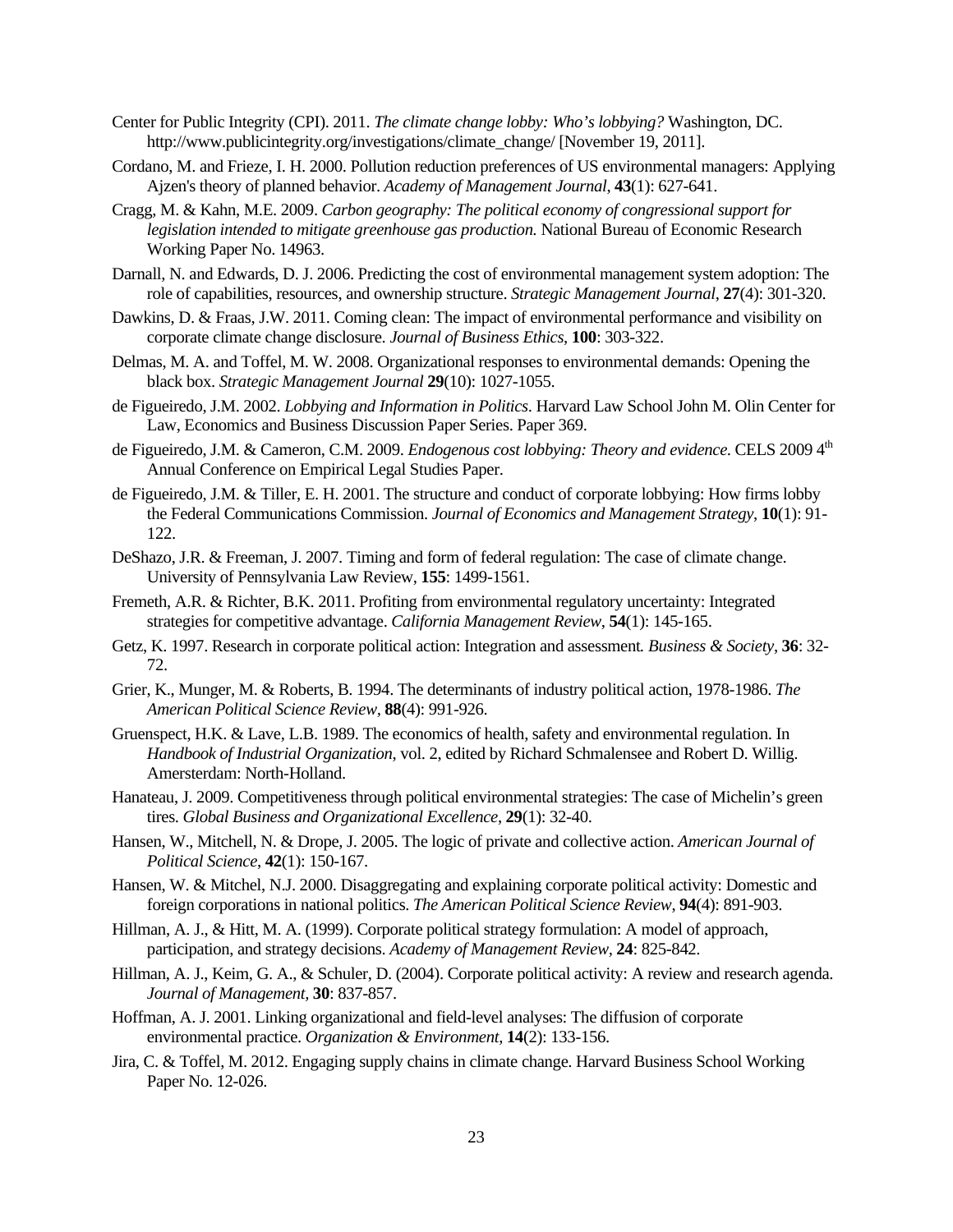- Kassinis, G. and Vafeas, N. 2002. Corporate boards and outside stakeholders as determinants of environmental litigation. *Strategic Management Journal*, **23**(5): 399-415.
- Keim, G., & Baysinger, B. 1988. The efficacy of business political activity: Competitive considerations in a principal agent context. *Journal of Management*, **14**: 163–180.
- Keim, G. & Zeithaml, C. 1986. Corporate political strategy and legislative decision making: A review and contingency approach. The Academy of Management Review, **11**(4): 828-843.
- Kim, J.H. 2008. Corporate lobbying revisited. Working Paper: Cornell University, Ithaca, NY.
- King, A. & Lenox, M. 2002. Exploring the locus of profitable pollution reduction. *Management Science*, **48**(2): 289-299.
- Kolk, A., & Pinkse, J. (2007). Multinationals' political activities on climate change. *Business & Society,* **46***:* 201-228.
- Lavelle, M. & Donald, D. 2009. Southern Company dominates the climate lobbying scene. *The Center for Public Integrity iWatch News*. April 19. http://www.iwatchnews.org/2009/07/01/2830/southerncompany-dominates-climate-lobbying-scene [November 19, 2011].
- Leone, R.A. 1981. *Government regulation of business: Developing the managerial perspective*. Boston: Harvard University.
- Leone, R.A.1986. *Who profits? Winners, losers, and government regulation.* New York: Basic Books.
- Lowery, D. 2007. Why do organized interests lobby? A multi-goal, multi-context theory of lobbying. *Northeastern Political Science Association*, **39**(1):29-54.
- Luo, J., Meier, S. & Oberhozler-Gee, F. 2012. No news is good news: CSR strategy and newspaper coverage of negative firm events. Harvard Business School Working Paper 12-091.
- Lyon, T.P. & Maxwell, J.W. 2008. Corporate social responsibility and the environment: A theoretical perspective. *Review of Environmental Economics & Policy*, **2**(2): 240-260.
- Lyon, T.P. & Maxwell, J.W. 2011. Greenwash: Corporate environmental disclosure under threat of audit. *Journal of Economics & Management Strategy*, **20**(1): 3-41.
- Maxwell, J.W., Lyon, T.P. & Hackett, S.C. 2000. Self-regulation and social welfare: The political economy of corporate environmentalism. *Journal of Law of Economics*, **43**(2): 583-618.
- Moloney, M.T. & McCormick, R.E. 1982. A positive theory of environmental quality regulation. *Journal of Law and Economics*, **25**: 99-123.
- Marquis, C. & Toffel, M. 2011. The globalization of corporate environmental disclosure: Accountability or greenwashing? Harvard Business School Working Paper, No. 11-115.
- Masters, M., & Keim, G. 1985. Determinants of PAC participation among large corporations. *The Journal of Politics*, 47: 1158–1173.
- McEvily, S., Sutcliffe, K. & Marcus, A. 1994. Explaining preferences for public policy: Strategic and contextual determinants. *Academy of Management Best Papers Proceedings*: 319-323.
- Olson, M. 1965. *The logic of collective action*. Cambridge, MA: Cambridge University Press.
- OpenSecrets.org. 2012. *Lobbying database*. Center for Responsible Politics, Washington DC. http://www.opensecrets.org/lobby/index.php [January 12, 2012].
- Peltzman, S. 1976. Toward a more general theory of regulation. *Journal of Law and Economics*, **19**(2): 211- 240.
- Porter, M., & Reinhardt, F. 2007. Grist: A strategic approach to climate. Forethought. *Harvard Business Review,* **85**(10): 22-26.
- Ranganathan, J., Corbier, L., Bhatia, P., Schmitz, S., Gage, P., & Oren, K. 2004. *The greenhouse gas protocol – A corporate accounting and reporting standard.* World Business Council for Sustainable Development and World Resources Institute.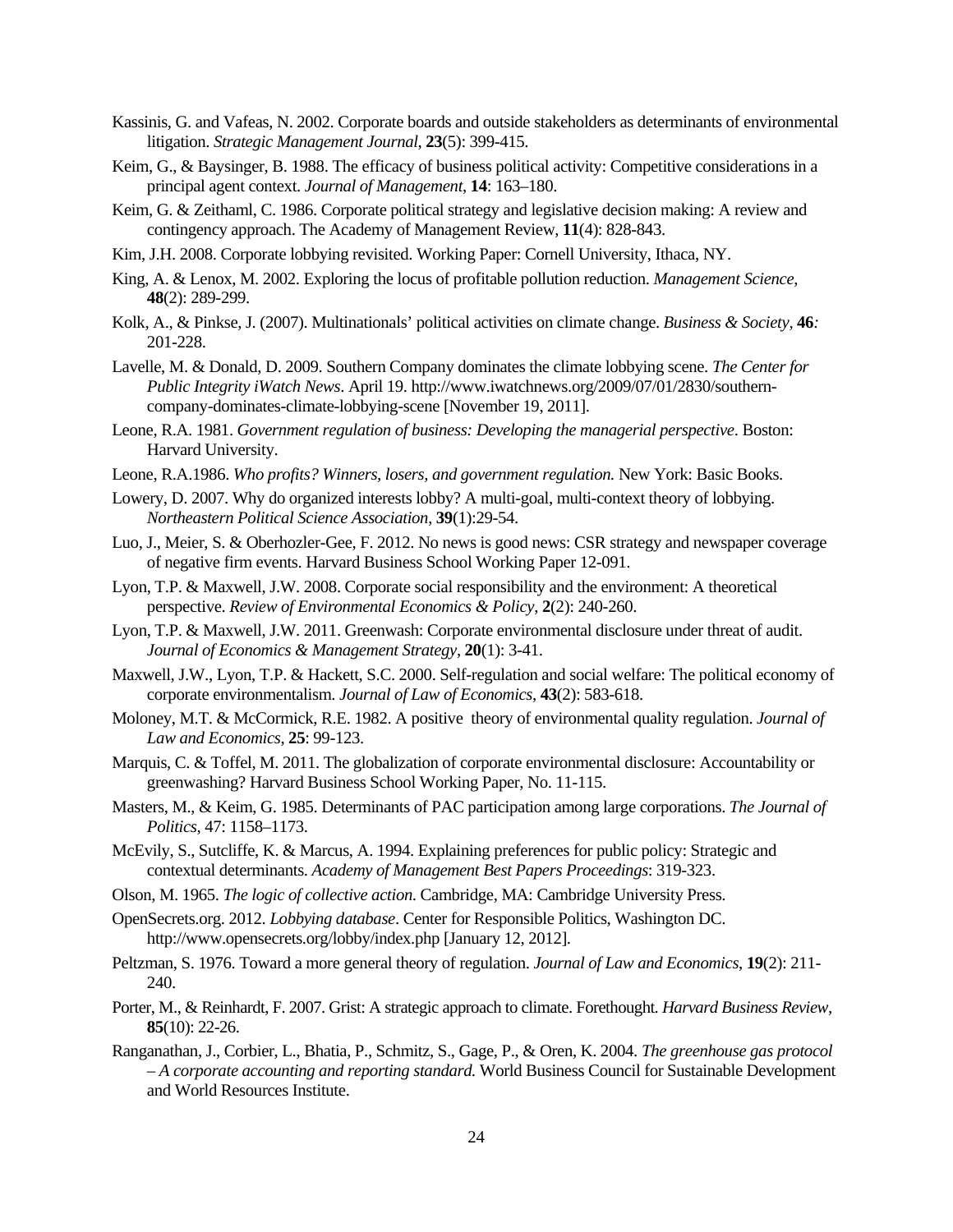- Reid, E. M. and M. W. Toffel: 2009, 'Responding to Public and Private Politics: Corporate Disclosure of Climate Change Strategies', *Strategic Management Journal,* **30**: 1157–1178.
- Reinhardt, F. 1999. Market failure and the environmental policies of firms. *Journal of Industrial Ecology,* **3**(1): 9 21.
- Richter, B.K., 2012. 'Good' and 'Evil': The relationship between corporate social responsibility and corporate political activity. Working Paper, Richard Ivey School of Business, University of Western Ontario.
- Rivera, J. 2010. *Business and public policy: Response to environmental and social protection processes*. New York: Cambridge University Press.
- Russo M. V. & Fouts, P. A. 1997. A resource-based perspective on corporate environmental performance and profitability. *Academy of Management Journal*, **40**(3): 534-559.
- Salamon, L. & Seigfried, J. 1997. Economic power and political influence: The impact of industry structure on public policy. *The American Political Science Review*, **71**(3): 1026-1043.
- Schuler, D. and Rehbein, K. 1997. The filtering role of the firm in corporate political involvement. *Business and Society*, **36**: 116.
- Schuler, D., Rehbein, K. & Cramer, R. 2002. Pursuing strategic advantage through political means: A multivariate approach. *The Academy of Management Review*, 45(4): 659-672.
- Shaffer, B. 1995. Firm-level responses to government regulation: Theoretical and research approaches. *Journal of Management*, **21**: 495–514.
- Sharma, S. and Vredenburg, H. 1998. Proactive corporate environmental strategy and the development of competitively valuable organizational capabilities. *Strategic Management Journal*, **19**: 729-753.
- Sharma, S. 2000. Managerial interpretations and organizational context as predictors of corporate choice of environmental strategy. *Academy of Management Journal*, **43**: 681-697.
- Stigler, G. 1971. The theory of economic regulation. *The Bell Journal of Economics and Management Science*, **2**(1): 3-21.
- Vogel, D. 1996. The study of business and politics. *California Management Review*, **38**(3): 146–165.
- Vogel, D. 1995*. Trading up: Consumer and environmental regulation in a global economy*. Cambridge, Mass: Harvard University Press.
- Williams, C.C. & Crawford, E.P. 2011. Influencing climate change policy: The effect of shareholder pressure and firm environmental performance. *Business and Society, forthcoming*.
- Yoffie, D. 1987. *Corporate strategy for political action: A rational model*. In A. Marcus, A. Kaufman, & D. Beam (Eds.), Business Strategy and public policy: 92-111. New York: Quorum Books.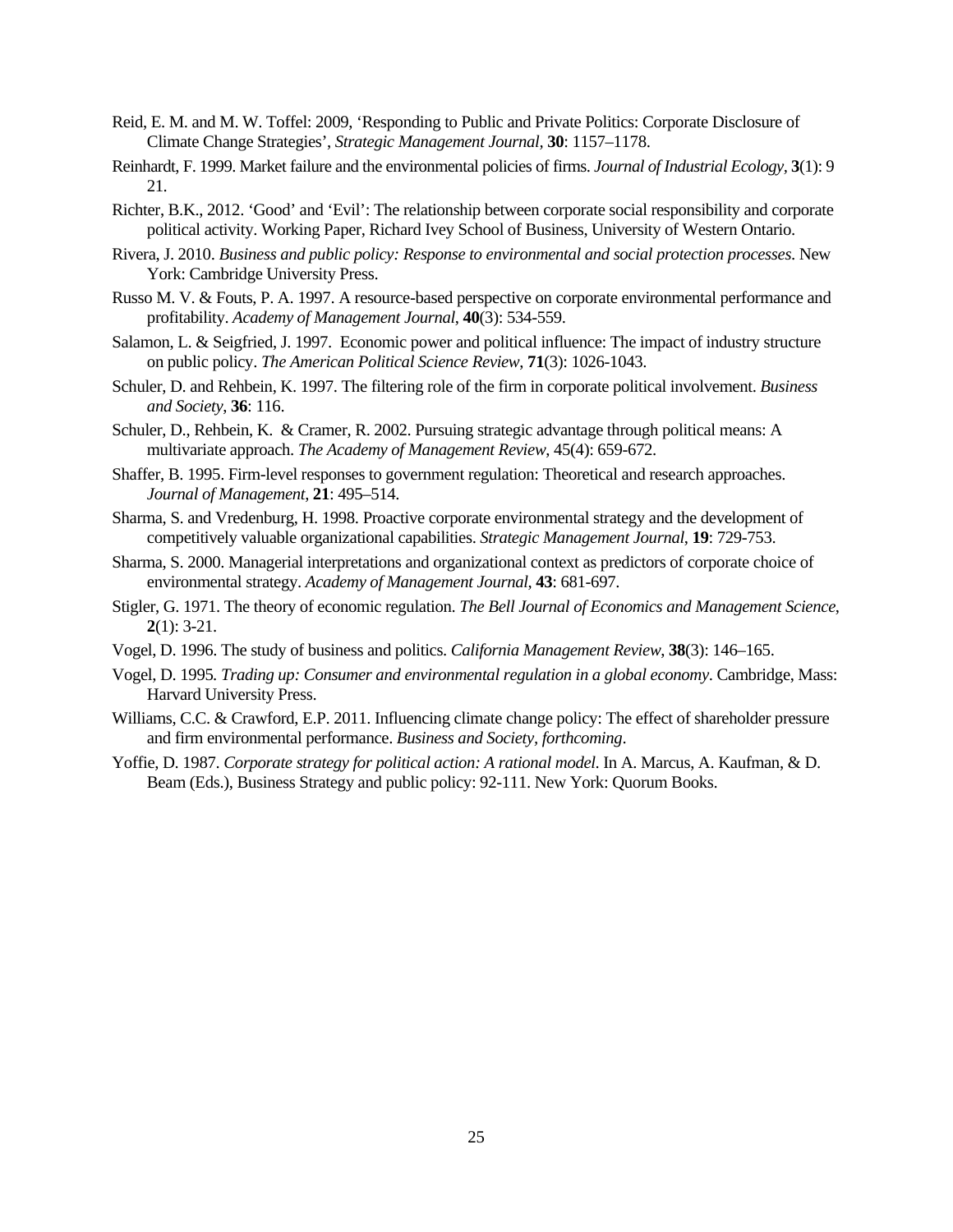# **TABLES**

|                                        |                | 2008 -2009 Lobbying | <b>GHG Emissions</b> |                  |             |
|----------------------------------------|----------------|---------------------|----------------------|------------------|-------------|
| <b>Sector</b>                          |                | (USD in thousands)  | (Tons $CO2$ -e)      |                  |             |
|                                        | N              | <b>Mean</b>         | Min                  | <b>Max</b>       | <b>Mean</b> |
| Automobiles & Parts                    | 7              | 5252                | 180                  | 13,500           | 836,759     |
| <b>Banks</b>                           | $\mathbf{1}$   | 200                 | 200                  | 200              | 10,164      |
| <b>Basic Resources</b>                 | 20             | 1754                | 30                   | 5,570            | 7,623,982   |
| Chemicals                              | 19             | 1324                | 50                   | 5,200            | 3,772,340   |
| <b>Construction &amp; Materials</b>    | 10             | 473                 | 70                   | 2,116            | 441,484     |
| <b>Financial Services</b>              | 6              | 1042                | 80                   | 3,580            | 298,511     |
| Food & Beverage                        | 11             | 1109                | 20                   | 6,544            | 933,679     |
| Healthcare                             | 5              | 794                 | 60                   | 1,720            | 131,376     |
| <b>Industrial Goods &amp; Services</b> | 53             | 2859                | 6                    | 19,600           | 824,359     |
| Insurance                              | 3              | 4517                | 1480                 | 8,460            | 28,242      |
| <b>Investment Instruments</b>          | $\overline{0}$ | $\theta$            | $\overline{0}$       | $\boldsymbol{0}$ | 359         |
| Media                                  | 3              | 195                 | 136                  | 240              | 24,501      |
| Oil & Gas                              | 37             | 3555                | 5                    | 26,600           | 6,508,602   |
| Personal & Household Goods             | 7              | 579                 | 170                  | 1,415            | 429,589     |
| <b>Real Estate</b>                     | 3              | 230                 | 20                   | 400              | 26,891      |
| Retail                                 | 5              | 817                 | 130                  | 1,750            | 343,838     |
| Technology                             | 24             | 1173                | 40                   | 5,080            | 123,056     |
| Telecommunications                     | $\overline{0}$ | $\theta$            | $\overline{0}$       | $\overline{0}$   | 128,655     |
| Travel & Leisure                       | 7              | 2129                | 110                  | 5,440            | 3,295,664   |
| <b>Utilities</b>                       | 64             | 2145                | 5                    | 27,800           | 25,300,000  |
| <b>Overall</b>                         | 285            | 2148                | 5                    | 27,800           | 2,847,392   |

# *Table 1 Climate change lobbying expenditures & GHG emissions by sector*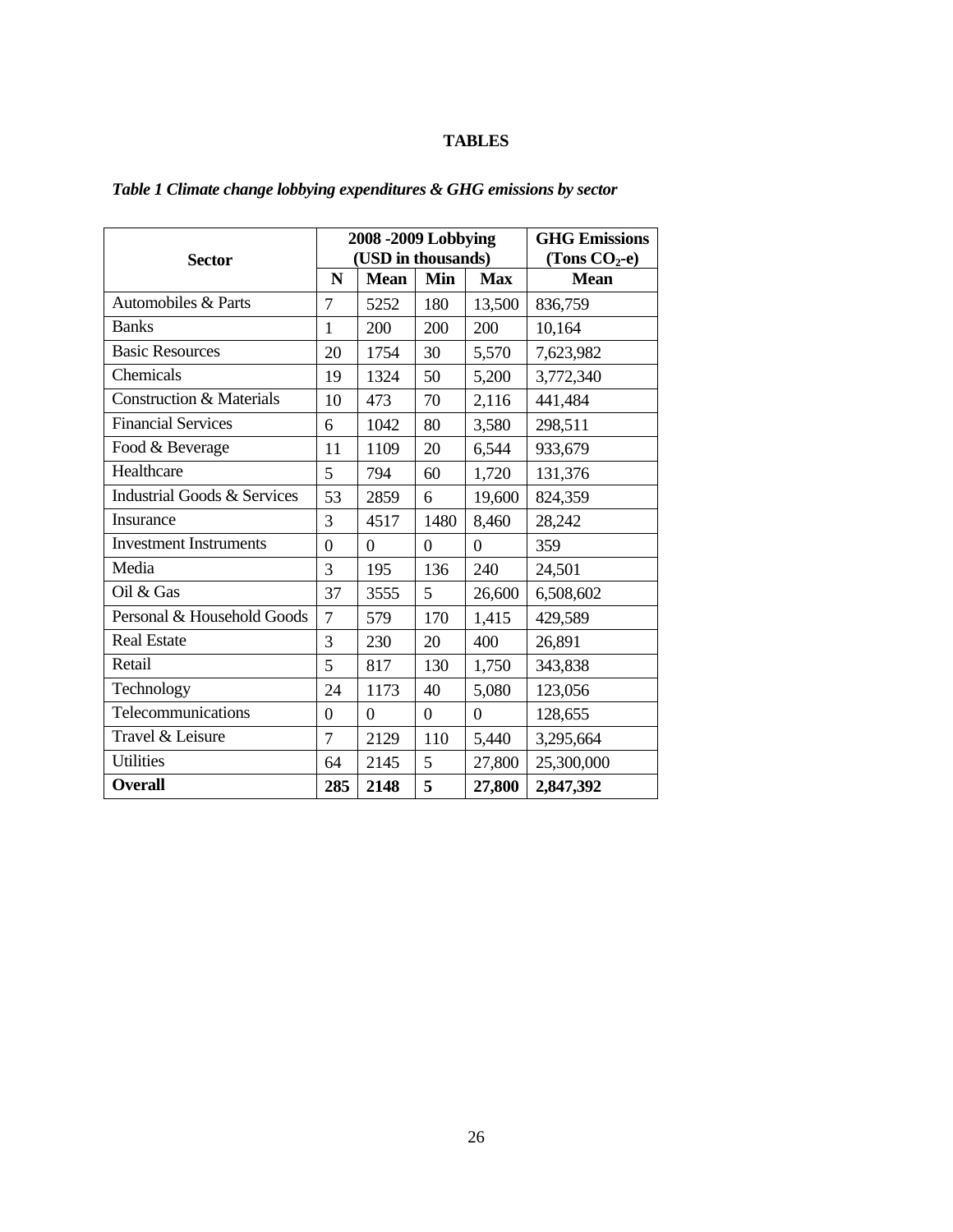# *Table 2 Summary Statistics*

| <b>Variable</b>              | <b>Variable Description</b>                                                                      | N   | <b>Mean</b> | <b>Standard</b><br><b>Deviation</b> | Min              | <b>Max</b> |
|------------------------------|--------------------------------------------------------------------------------------------------|-----|-------------|-------------------------------------|------------------|------------|
| Expenditures                 | Total annual lobby expenditures on issues related to current climate change legislation (\$1000) |     |             |                                     |                  |            |
| (CPI)                        | USD)                                                                                             | 285 | 2,145       | 3,935                               | 5                | 27,800     |
| <b>Concentration Ratio</b>   | Market share of 4 largest firms in industry based on 3-digit naics code                          |     |             |                                     |                  |            |
| (Compustat)                  |                                                                                                  | 988 | 0.38        | 0.19                                | 0.19             | 1.00       |
| Leverage                     | Total debt divided by total assets (logged)                                                      |     |             |                                     |                  |            |
| (Compustat)                  |                                                                                                  | 988 | $-1.64$     | 1.03                                | $-4.61$          | 0.34       |
| Growth                       | Annual change in sales ratio (logged)                                                            |     |             |                                     |                  |            |
| (Compustat)                  |                                                                                                  | 988 | 0.05        | 0.46                                | $-12.68$         | 1.43       |
| Capital Intensity            | Capital expenditures divided by total sales (logged)                                             |     |             |                                     |                  |            |
| (Compustat)                  |                                                                                                  | 988 | $-2.82$     | 0.96                                | $-5.88$          | 0.64       |
| Firm Performance             | Return on Assets (ROA)                                                                           |     |             |                                     |                  |            |
| (Compustat)                  |                                                                                                  | 988 | 0.05        | 0.10                                | $-0.85$          | 0.41       |
| Firm Size                    | Total assets (logged)                                                                            |     |             |                                     |                  |            |
| (Compustat)                  |                                                                                                  | 988 | 9.45        | 1.36                                | 6.70             | 14.60      |
| <b>Resolutions</b>           | At least one climate change or environment related resolution directed at firm                   |     |             |                                     |                  |            |
| (Risk Metrics)               |                                                                                                  | 988 | 0.13        | 0.34                                | 0.00             | 1.00       |
| CA                           | Firm headquartered in California                                                                 | 988 | 0.12        | 0.32                                | $\Omega$         |            |
| <b>RGGI</b>                  | Firm headquartered in state participating in RGGI                                                | 988 | 0.24        | 0.43                                | $\mathbf{0}$     |            |
| <b>RPS</b>                   | Firm headquartered in state which has enacted RPS legislation                                    | 988 | 0.71        | 0.45                                | $\boldsymbol{0}$ |            |
| <b>GHG</b> Emissions         | GHG emissions directly emitted by the firm (log transformed and centered)                        |     |             |                                     |                  |            |
| (Trucost)                    |                                                                                                  | 988 | 1.04        | 2.69                                | $-5.35$          | 7.66       |
| $GHG$ Emissions <sup>2</sup> | Quadratic transformed GHG emissions                                                              |     |             |                                     |                  |            |
| (Trucost)                    |                                                                                                  | 988 | 8.30        | 11.51                               | 0.00             | 58.67      |

Note: Data sources are in parentheses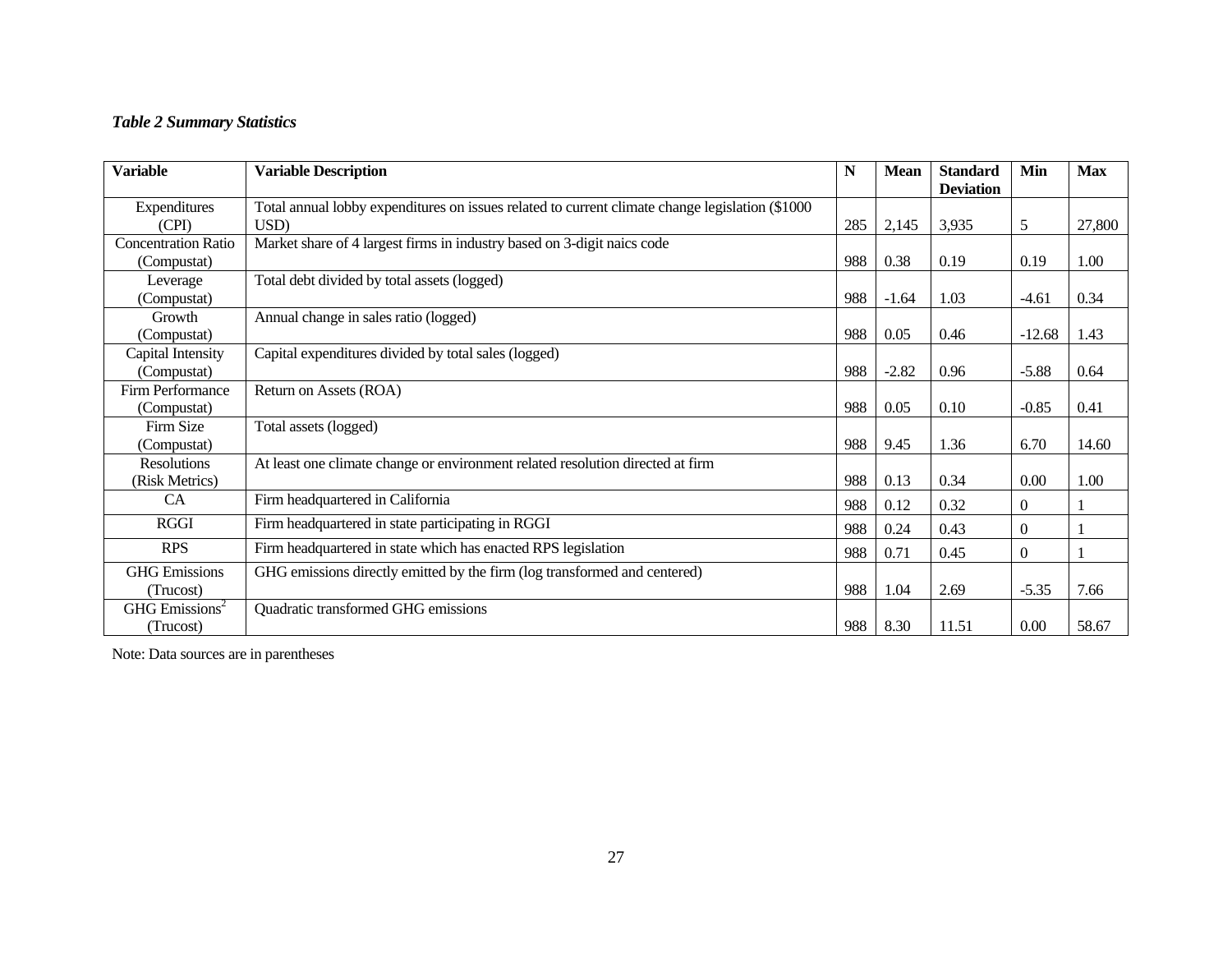#### *Table 3 Correlation matrix*

|                |                                           | 1       | $\overline{2}$ | 3        | 4       | 5       | 6       | $\tau$  | 8       | 10      | 11      | 12      | 13      | 14   | 15   |
|----------------|-------------------------------------------|---------|----------------|----------|---------|---------|---------|---------|---------|---------|---------|---------|---------|------|------|
| 1              | Selection                                 | 1.00    |                |          |         |         |         |         |         |         |         |         |         |      |      |
| $\overline{c}$ | Expenditures                              | 0.05    | 1.00           |          |         |         |         |         |         |         |         |         |         |      |      |
| 3              | Concentration<br>Ratio                    | $-0.04$ | 0.17           | 1.00     |         |         |         |         |         |         |         |         |         |      |      |
| 4              | Leverage                                  | 0.08    | $-0.05$        | $-0.08$  | 1.00    |         |         |         |         |         |         |         |         |      |      |
| 5              | Growth                                    | 0.03    | $-0.03$        | 0.00     | $-0.05$ | 1.00    |         |         |         |         |         |         |         |      |      |
| 6              | Capital<br>Intensity                      | 0.28    | 0.00           | $-0.07$  | 0.14    | $-0.02$ | 1.00    |         |         |         |         |         |         |      |      |
| 7              | Firm<br>Performance                       | $-0.01$ | $-0.01$        | $0.02\,$ | $-0.26$ | 0.12    | 0.02    | 1.00    |         |         |         |         |         |      |      |
| 8              | Firm Size                                 | 0.14    | 0.54           | $-0.08$  | 0.13    | $-0.14$ | $-0.07$ | $-0.17$ | 1.00    |         |         |         |         |      |      |
| 10             | Resolutions                               | 0.11    | 0.38           | 0.08     | 0.03    | $-0.01$ | 0.11    | 0.00    | 0.19    | 1.00    |         |         |         |      |      |
| 11             | CA                                        | $-0.07$ | 0.16           | $-0.15$  | $-0.25$ | 0.05    | $-0.07$ | 0.07    | $-0.06$ | $-0.05$ | 1.00    |         |         |      |      |
| 12             | <b>RGGI</b>                               | $-0.14$ | 0.03           | $-0.04$  | 0.01    | $-0.07$ | $-0.16$ | $-0.02$ | 0.11    | $-0.02$ | $-0.21$ | 1.00    |         |      |      |
| 13             | <b>RPS</b>                                | $-0.12$ | 0.02           | $-0.05$  | $-0.10$ | 0.02    | $-0.07$ | 0.11    | $-0.01$ | $-0.01$ | 0.23    | 0.36    | 1.00    |      |      |
| 14             | <b>GHG</b><br>Emissions                   | 0.51    | 0.29           | 0.00     | 0.26    | 0.02    | 0.46    | 0.04    | 0.16    | 0.23    | $-0.14$ | $-0.21$ | $-0.15$ | 1.00 |      |
| 15             | <b>GHG</b><br>2<br>Emissions <sup>7</sup> | 0.46    | 0.33           | $-0.12$  | 0.13    | 0.03    | 0.34    | $-0.05$ | 0.22    | 0.20    | $-0.10$ | $-0.16$ | $-0.16$ | 0.56 | 1.00 |

\* All coefficients greater in absolute value that 0.06 are significant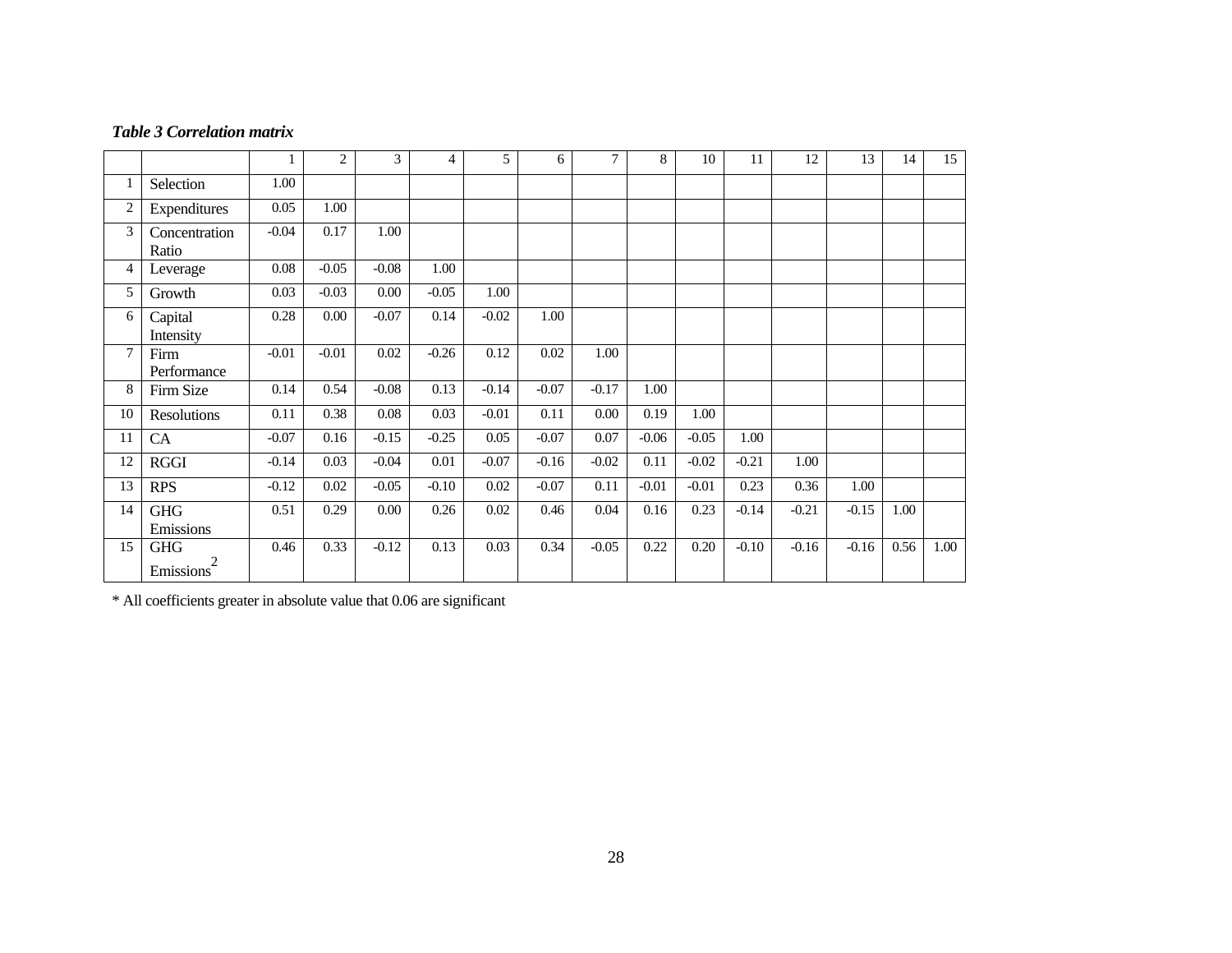# *Table 4 Heckman regression results*

| Model                      | 1(a)                      | 1(b)           | 2(a)                      | 2(b)           |
|----------------------------|---------------------------|----------------|---------------------------|----------------|
|                            | $\overline{I^{st}}$ Stage | $2^{nd}$ Stage | $\overline{I^{st}}$ Stage | $2^{nd}$ Stage |
| Variables                  |                           |                |                           |                |
| <b>Concentration Ratio</b> | 0.18                      | 3,737,361***   | 0.18                      | $3,750,501***$ |
|                            | (0.716)                   | (0.002)        | (0.720)                   | (0.001)        |
| Log Leverage               | $-0.12$                   | $-1018585***$  | $-0.11$                   | $-770,579$ *** |
|                            | (0.248)                   | (0.001)        | (0.295)                   | (0.008)        |
| Growth                     | 0.37                      | 630,296        | 0.37                      | 235,815        |
|                            | (0.295)                   | (0.571)        | (0.307)                   | (0.826)        |
| Capital Intensity          | 0.11                      | $-12,476$      | 0.11                      | 137,656        |
|                            | (0.310)                   | (0.960)        | (0.290)                   | (0.568)        |
| Firm Performance           | 0.72                      | -4500534*      | 0.77                      | -3720208       |
|                            | (0.470)                   | (0.056)        | (0.438)                   | (0.102)        |
| Firm Size                  | 0.13                      | $2,016,022***$ | 0.14                      | $1,969,708***$ |
|                            | (0.143)                   | (0.000)        | (0.118)                   | (0.000)        |
| Resolutions                | 0.07                      | $1,960,842***$ | 0.05                      | $1,688,930***$ |
|                            | (0.746)                   | (0.000)        | (0.835)                   | (0.000)        |
| CA                         | $-0.28$                   | 1,197,638      | $-0.28$                   | 1,430,960*     |
|                            | (0.338)                   | (0.123)        | (0.331)                   | (0.057)        |
| <b>RGGI</b>                | $-0.10$                   | 208,923        | $-0.09$                   | 581,168        |
|                            | (0.642)                   | (0.740)        | (0.674)                   | (0.342)        |
| <b>RPS</b>                 | $-0.08$                   | 71,589         | $-0.07$                   | 85,994         |
|                            | (0.664)                   | (0.864)        | (0.702)                   | (0.831)        |
| <b>GHG</b> Emissions       | $0.30***$                 | -49,956        | $0.26***$                 | $-743,954***$  |
|                            | (0.000)                   | (0.737)        | (0.001)                   | (0.000)        |
| <b>GHG</b> Emissions       |                           |                | 0.01                      | 134,984***     |
|                            |                           |                | (0.418)                   | (0.000)        |
| <b>Sector Dummies</b>      | Yes                       | Yes            | Yes                       | Yes            |
| <b>Year Dummies</b>        | Yes                       | Yes            | Yes                       | Yes            |
| Lambda                     |                           | 287,531        |                           | 469,040        |
|                            |                           | (0.747)        | (0.573)                   |                |
| <b>Observations</b>        | 988                       | 285            | 988                       | 285            |

p-values in parentheses

\*\*\* p<0.01, \*\* p<0.05, \* p<0.1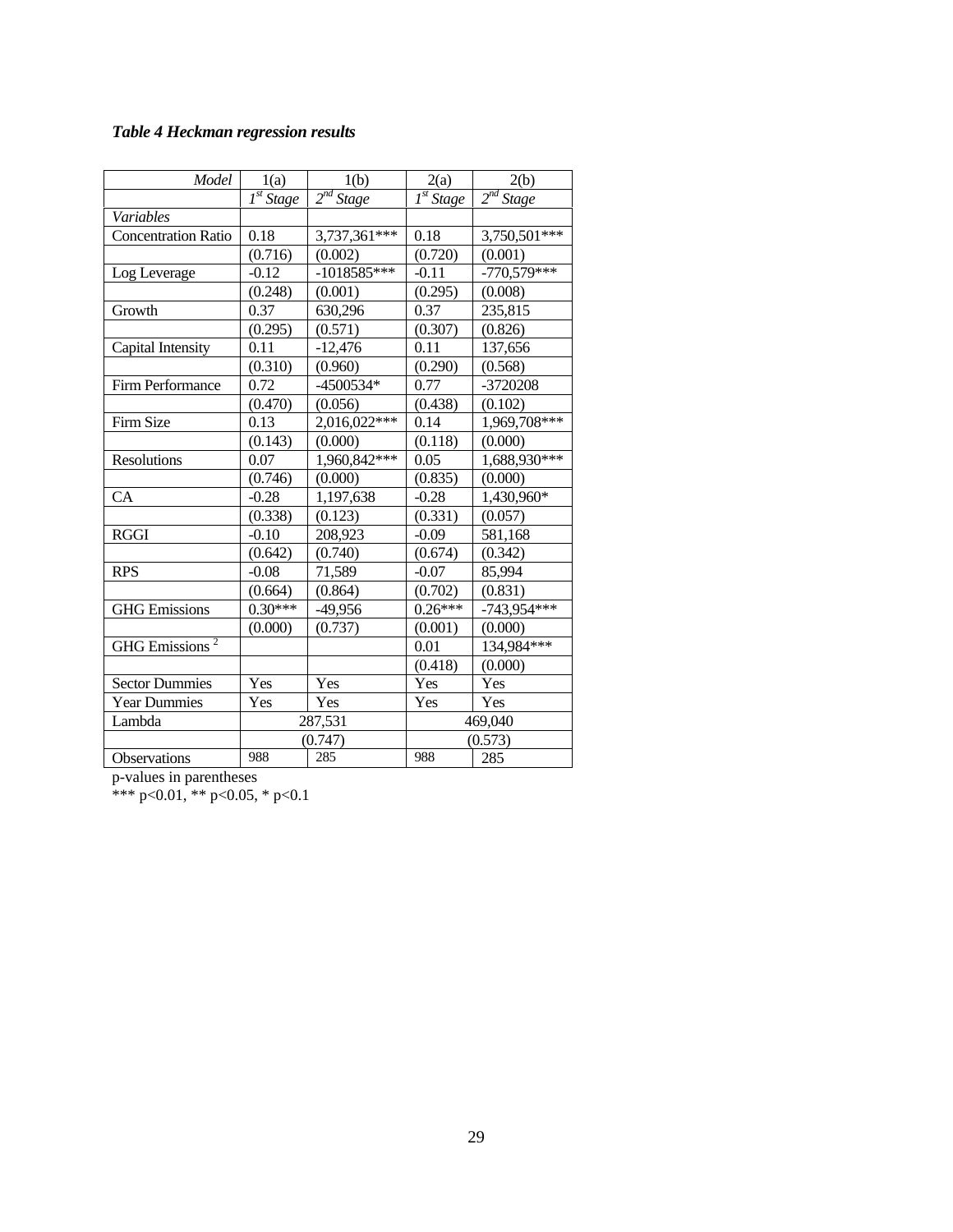| Model                      | 3(a)                      | 3(b)           | 4(a)                      | 4(b)                  |
|----------------------------|---------------------------|----------------|---------------------------|-----------------------|
|                            | $\overline{I^{st}}$ Stage | $2^{nd}$ Stage | $\overline{I^{st}}$ Stage | 2 <sup>nd</sup> Stage |
| Variables                  |                           |                |                           |                       |
| <b>Concentration Ratio</b> | $-1.13$                   | $-832,414$     | $-0.91$                   | 163,926               |
|                            | (0.377)                   | (0.806)        | (0.480)                   | (0.958)               |
| Log Leverage               | $-0.51*$                  | $-1,255,305**$ | $-0.50*$                  | $-865,442$            |
|                            | (0.076)                   | (0.045)        | (0.078)                   | (0.137)               |
| Growth                     | $-4.81***$                | $-124,454$     | $-4.95***$                | $-943,744$            |
|                            | (0.000)                   | (0.954)        | (0.000)                   | (0.634)               |
| Capital Intensity          | 0.02                      | $-345,394$     | 0.05                      | $-253,225$            |
|                            | (0.923)                   | (0.373)        | (0.759)                   | (0.480)               |
| Firm Performance           | $-1.92$                   | 1,112,394      | $-1.61$                   | 870,883               |
|                            | (0.412)                   | (0.819)        | (0.473)                   | (0.845)               |
| Firm Size                  | $-0.22$                   | 2,283,551***   | $-0.25$                   | 1,832,548***          |
|                            | (0.243)                   | (0.000)        | (0.195)                   | (0.000)               |
| Resolutions                | $-0.42$                   | 2,253,564***   | $-0.55$                   | $1,734,131***$        |
|                            | (0.221)                   | (0.002)        | (0.125)                   | (0.010)               |
| CA                         | 0.01                      | 2,866,605**    | 0.07                      | $4,339,014$ ***       |
|                            | (0.988)                   | (0.037)        | (0.906)                   | (0.001)               |
| <b>RGGI</b>                | $-0.37$                   | $-1,608,788$   | $-0.35$                   | $-1,710,345$          |
|                            | (0.417)                   | (0.181)        | (0.443)                   | (0.125)               |
| <b>RPS</b>                 | $-0.32$                   | $-234,691$     | $-0.31$                   | $-154,337$            |
|                            | (0.277)                   | (0.710)        | (0.298)                   | (0.791)               |
| <b>GHG</b> Emissions       | $0.33***$                 | 127,804        | 0.08                      | $-2,445,673$ ***      |
|                            | (0.000)                   | (0.643)        | (0.717)                   | (0.000)               |
| <b>GHG</b> Emissions       |                           |                | 0.04                      | 339,986***            |
|                            |                           |                | (0.240)                   | (0.000)               |
| <b>Sector Dummies</b>      | Yes                       | Yes            | Yes                       | Yes                   |
| <b>Year Dummies</b>        | Yes                       | Yes            | Yes                       | Yes                   |
| Lambda                     |                           | 1,704,492      |                           | 1,176,080             |
|                            |                           | (0.162)        | (0.301)                   |                       |
| <b>Observations</b>        | 262                       | 146            | 262                       | 146                   |

*Table 5 Heckman regression results (climate sensitive industries)* 

p-values in parentheses

\*\*\* p<0.01, \*\* p<0.05, \* p<0.1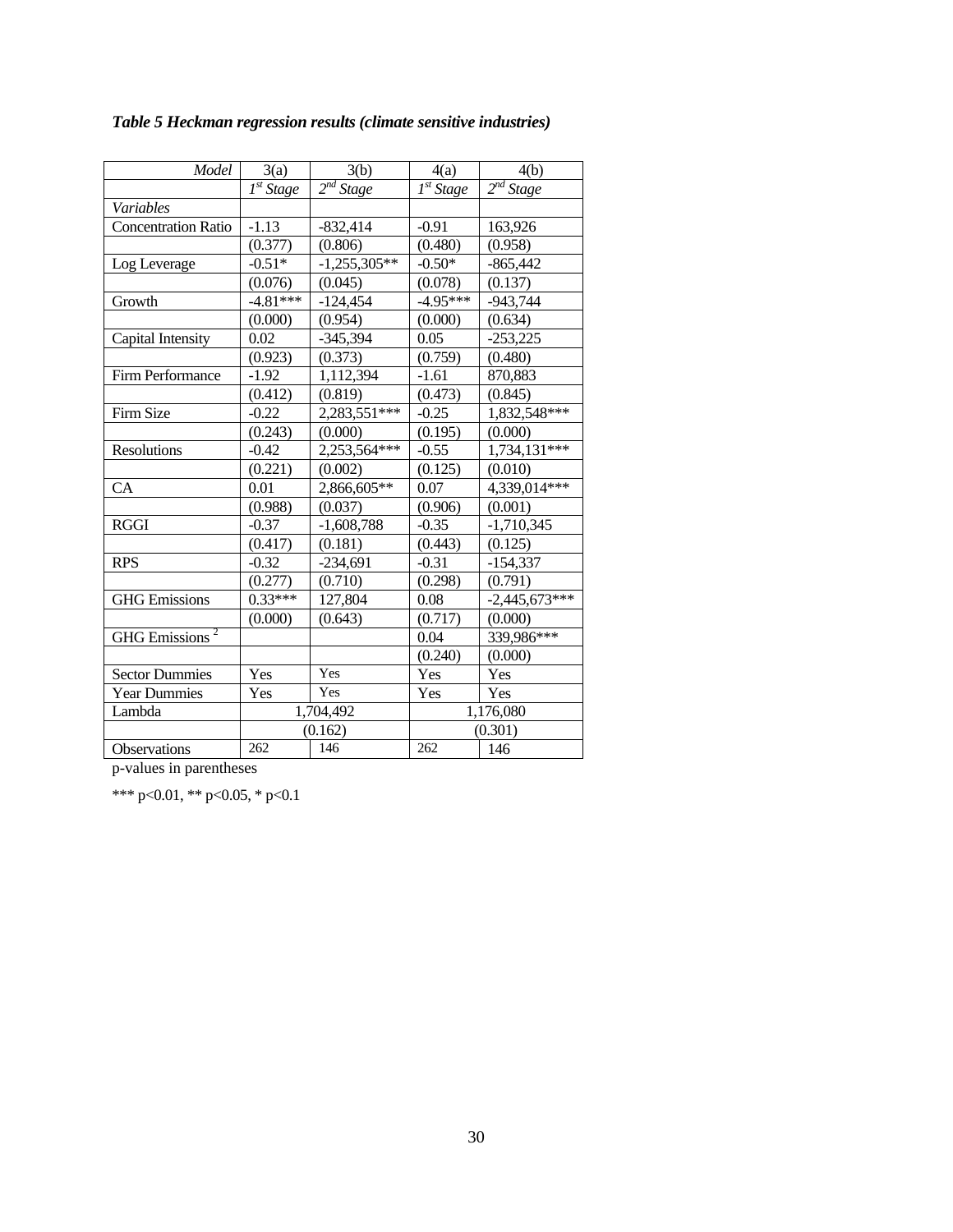# **FIGURES**



*Figure 1 Diagram of political issue salience versus issue performance* 

Figure 2 Graphical representation of curvilinear relationship between GHG emissions and lobby expenditures

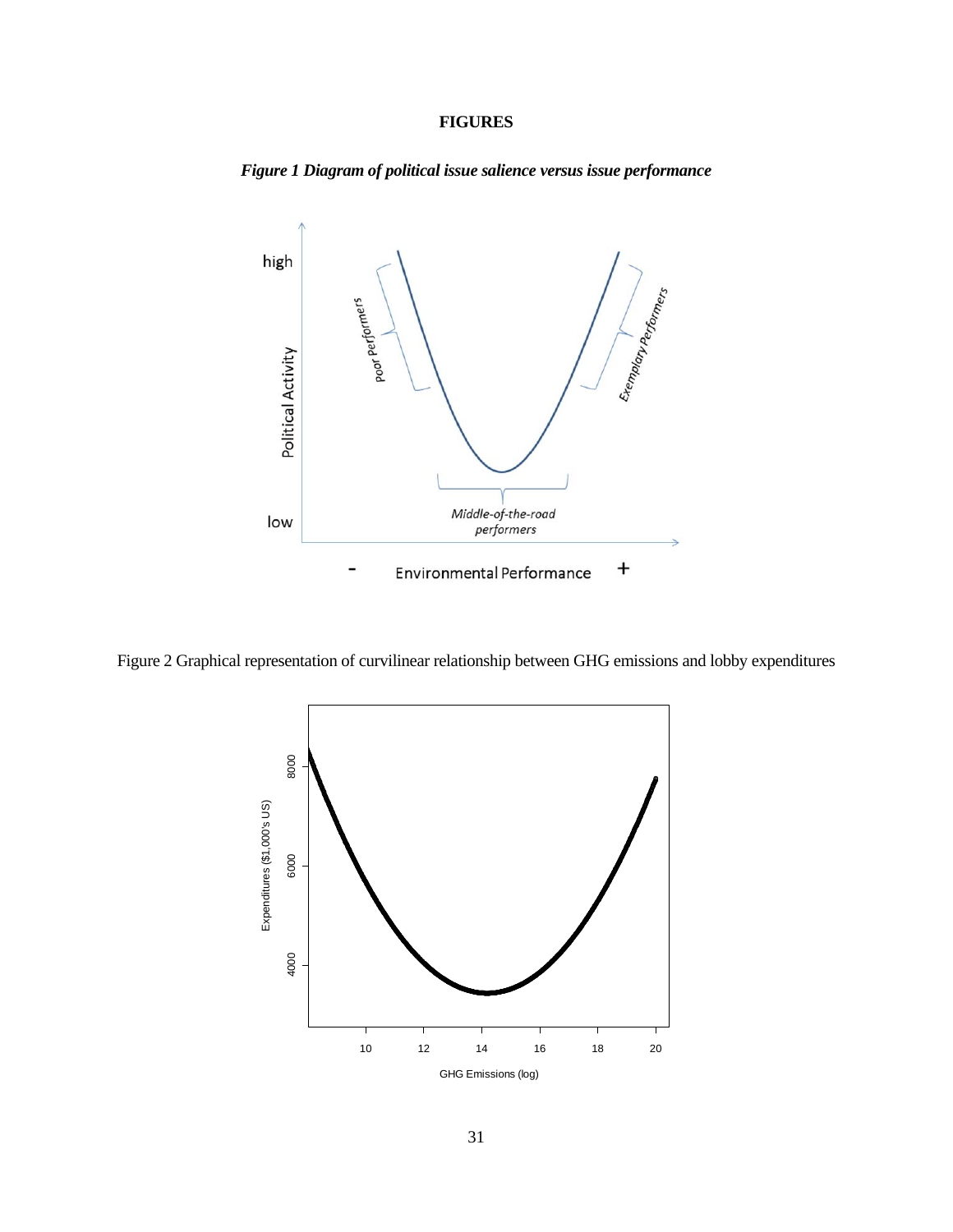### **APPENDIX**

|    | <b>ICB Super Sector</b>     | <b>Company</b>             | <b>Amount</b> |
|----|-----------------------------|----------------------------|---------------|
| 1  | Oil & Gas                   | Exxon Mobil Corp.          | \$21,998,240  |
| 2  | Industrial Goods & Services | General Electric Co.       | \$19,630,000  |
| 3  | Oil $&$ Gas                 | Chevron Corp.              | \$16,845,000  |
| 4  | Oil & Gas                   | ConocoPhillips             | \$13,282,079  |
| 5  | <b>Utilities</b>            | Southern Co.               | \$10,962,500  |
| 6  | Industrial                  | Boeing Co.                 | \$8,875,000   |
| 7  | Oil $&$ Gas                 | Marathon Oil Corp.         | \$7,740,000   |
| 8  | Industrial Goods & Services | United Parcel Service Inc. | \$7,187,632   |
| 9  | Automobiles & Parts         | General Motors Co.         | \$7,170,000   |
| 10 | Food & Beverage             | Monsanto Co.               | \$6,544,000   |

# *Table A. 1 Highest 10 lobbying firms in 2009*

# *Table A. 2 Highest 10 lobbying firms in 2008*

|    | <b>ICB Super Sector</b>                | <b>Company</b>                      | <b>Amount</b> |
|----|----------------------------------------|-------------------------------------|---------------|
| 1  | <b>Utilities</b>                       | PG&E Corp.                          | \$27,770,000  |
| 2  | Oil $&$ Gas                            | Exxon Mobil Corp.                   | \$26,610,000  |
| 3  | Industrial Goods & Services            | General Electric Co.                | \$19,100,000  |
| 4  | <b>Utilities</b>                       | Southern Co.                        | \$15,030,000  |
| 5  | Oil & Gas                              | Chevron Corp.                       | \$14,889,000  |
| 6  | Automobiles & Parts                    | General Motors Co.                  | \$13,471,000  |
| 7  | <b>Utilities</b>                       | American Electric Power Co.         | \$12,248,938  |
| 8  | <b>Industrial Goods &amp; Services</b> | FedEx Corp.                         | \$8,895,000   |
| 9  | Insurance                              | <b>American International Group</b> | \$8,460,000   |
| 10 | Automobiles & Parts                    | Ford Motor Co.                      | \$8,355,000   |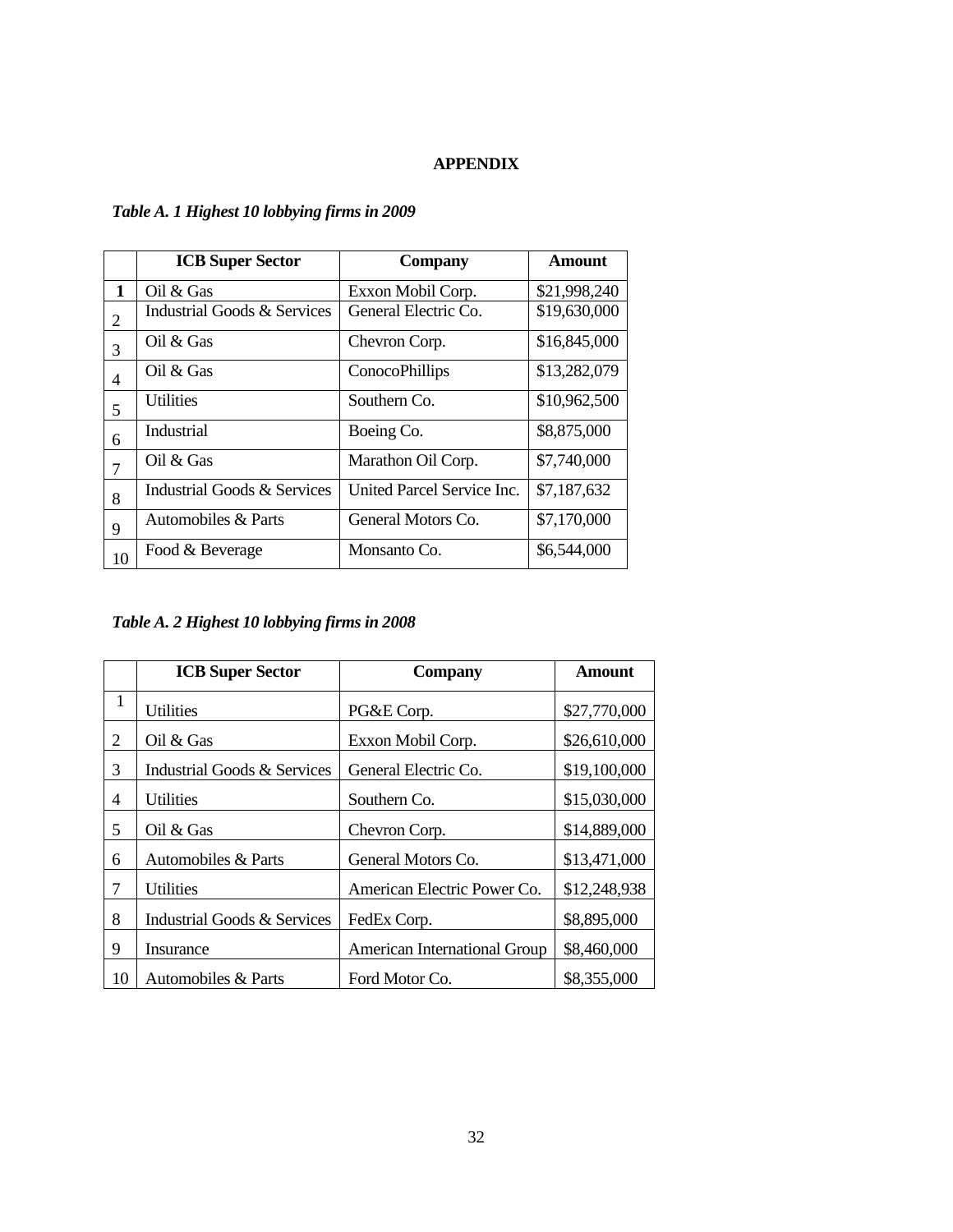

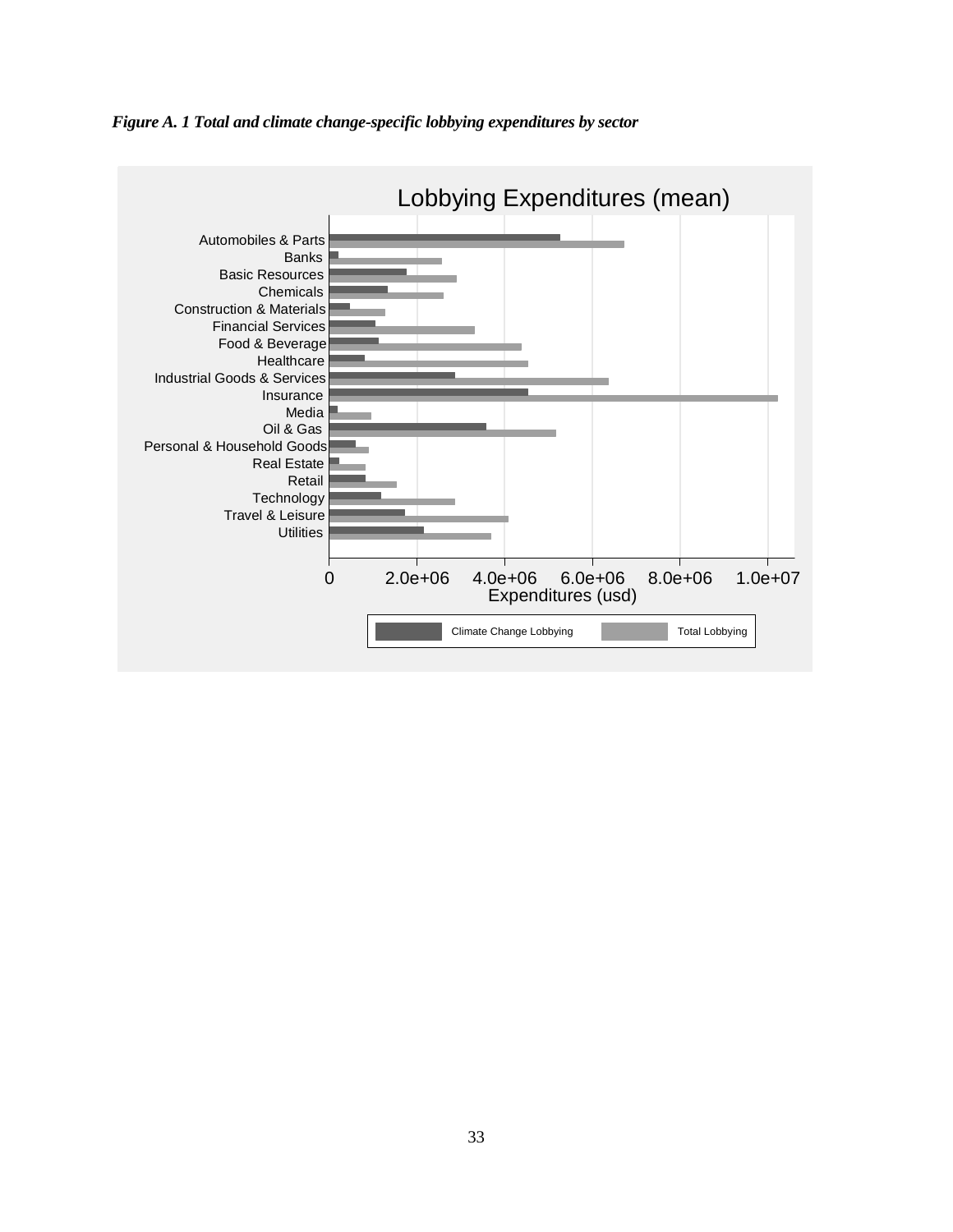### **Supplemental Information**

1) Paper title:

### **Corporate Environmental Performance and Political Activity**

2) Filename:

Delmas-nairn-Birch-Lobbying-ARCS-2013

3) Author(s) name and affiliation: Magali Delmas Institute of the Environment and Sustainability and Anderson School of Management UCLA

Nicholas Nairn-Birch Institute of the Environment and Sustainability UCLA

4) Presenter name: Magali Delmas

5) Primary contact name and e-mail (One person only): Magali Delmas Delmas@ucla.edu

6) Topic (10 words or less):

Corporate Environmental Performance and Political Activity

7) Preferences: Please indicate your preferences for presentation format by marking all of the formats for which you are interested in being considered. If you mark more than one option, the Conference Committee will match you with the format deemed best suited for your work.

Faculty and doctoral students:

X Please consider my paper for a presentation slot.

\_ Please consider my paper for a Research Sketch (egg-timer session).

Additional options for doctoral students only:

- \_ Please consider my paper for the poster session.
- \_ Please consider my paper for a research roundtable on Research Questions and Hypotheses.
- Please consider my paper for a research roundtable on Research Methods.